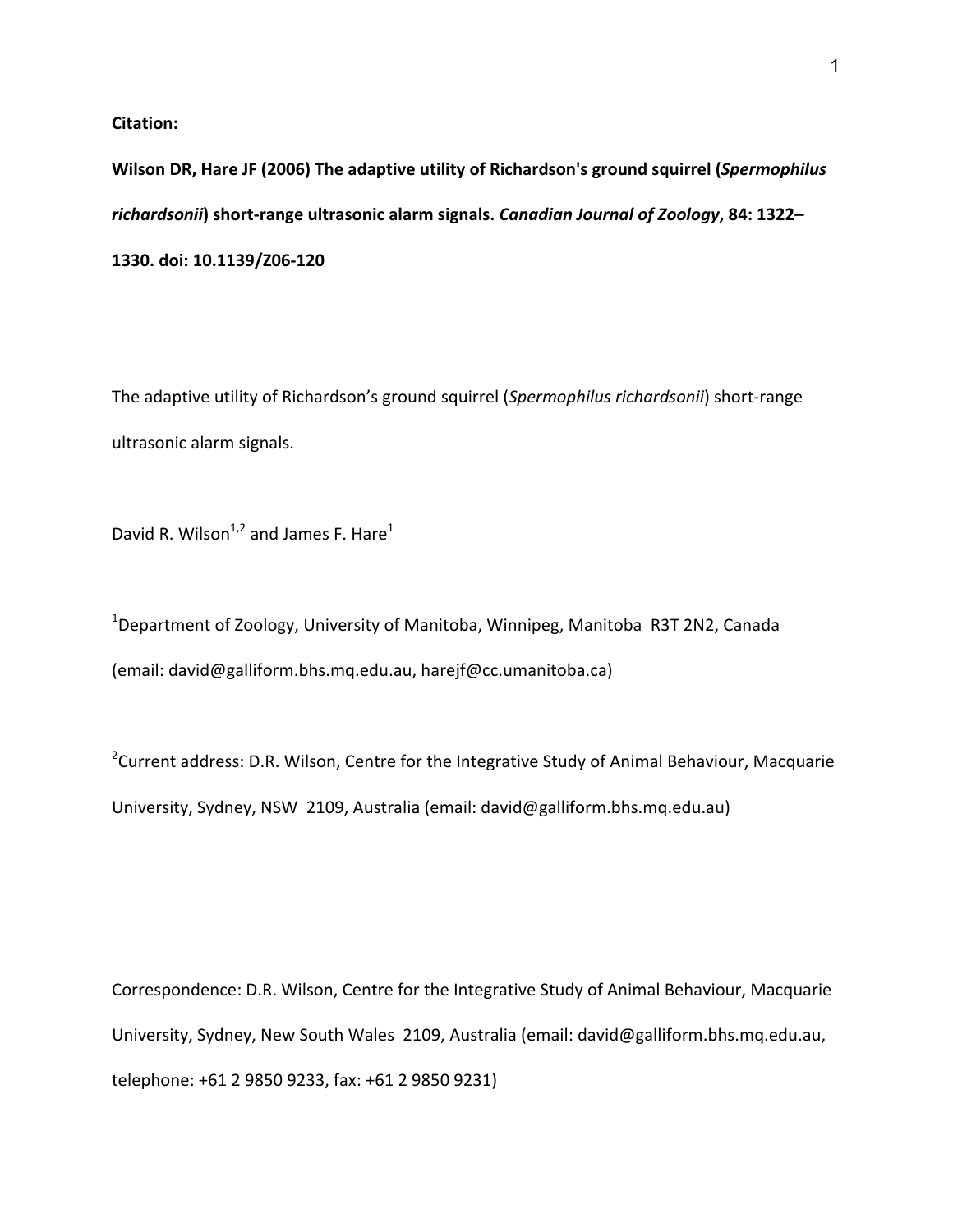The adaptive utility of Richardson's ground squirrel (*Spermophilus richardsonii*) short-range ultrasonic alarm signals.

David R. Wilson and James F. Hare

Abstract: Richardson's ground squirrels (Spermophilus richardsonii, Sabine, 1822) produce audible (ca. 8 kHz) and/or ultrasonic (ca. 48 kHz) alarm vocalizations that warn conspecifics of impending danger. Audible calls have a larger active space than ultrasonic calls because they travel farther, are louder, and they contain frequencies to which conspecific and allospecific recipients are more sensitive. In our first experiment, we presented an alarming stimulus to 103 squirrels to examine the effect of threat proximity on signal type. The ratio of ultrasonic to audible alarm calls increased with increasing distance from the stimulus. We conclude that the size of the active space influences signalling strategy and that squirrels emitting ultrasonic calls can signal conspecifics to the exclusion of distant predators. As recipients of ultrasonic calls must be close to the signaler, one context in which ultrasonic calling may be most adaptive is during natal emergence, when juveniles are particularly abundant, highly vulnerable to predation, and clustered in space. In our second experiment, we broadcast ultrasonic alarm signals to emerging juveniles and found that they, like older individuals, respond to calls by increasing vigilance. We discuss the adaptive utility of multiple signalling strategies in light of our findings.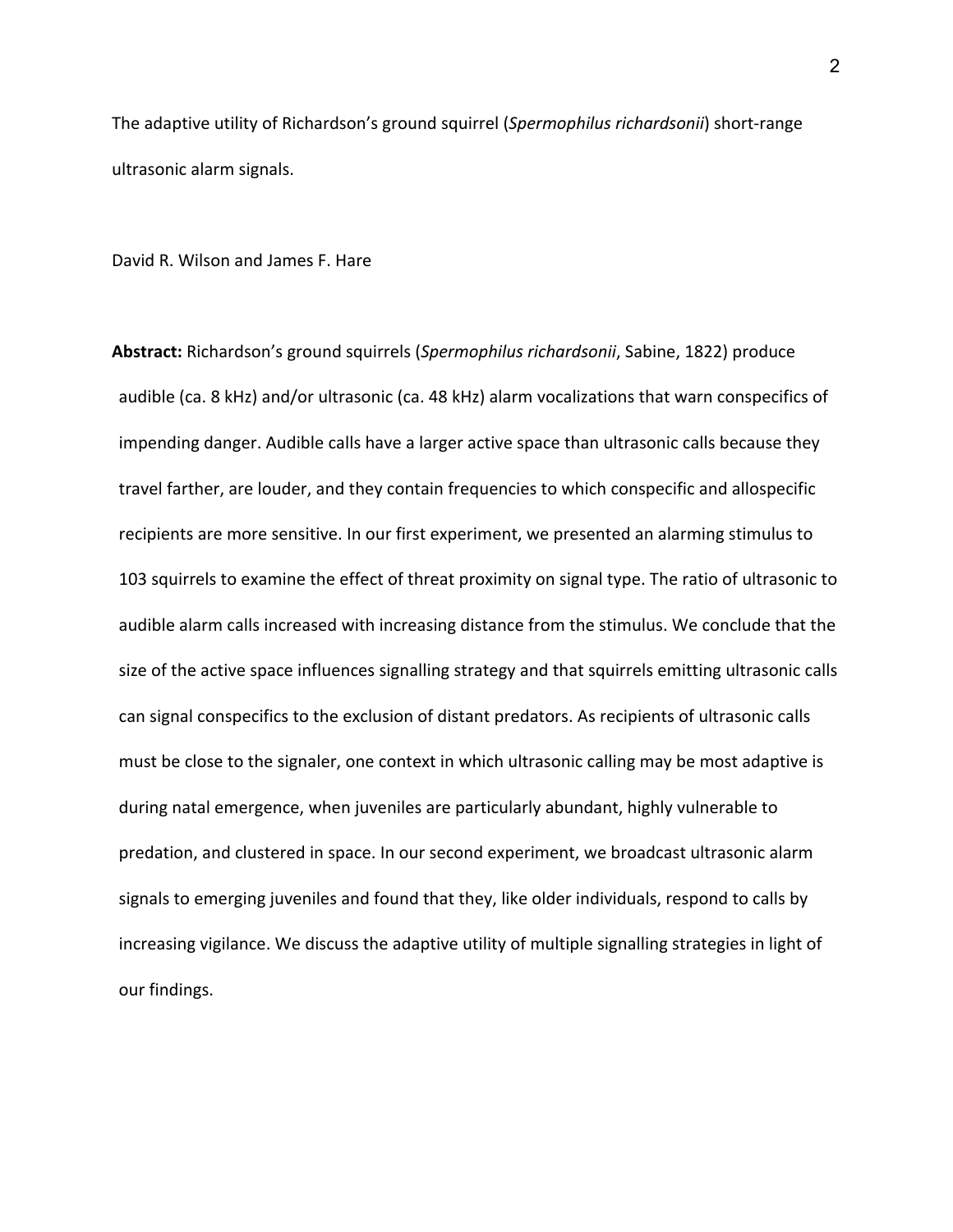### **Introduction**

Among species that produce antipredator alarm signals, natural selection should favour signals that better inform receivers (but see Charnov and Krebs 1975) and, unless sexual selection underlies signalling (Zahavi 1975), reduce the associated risk of predation (Klump and Shalter 1984). Consistent with this, many signalling systems have been demonstrated not to be reflexive, but rather, sensitive to intrinsic and extrinsic factors, such as the signaler's life history (Abrams 1983), the presence or absence of a suitable audience (Karakashian et al. 1988), or the location of a given predator (Warkentin et al. 2001). The great tit (*Parus major*, Linnaeus, 1758), for example, produces an 8-kHz 'seet' alarm call when its primary predator, the European sparrowhawk (*Accipiter nisus*, Linnaeus, 1758), is distant, but halts signal production when that predator approaches the signal's audible range (Klump and Shalter 1984). Because tits are more sensitive than sparrowhawks at 8 kHz, the audible range of 'seet' calls is much greater for tits than it is for sparrowhawks (31 versus 7 m, respectively), thereby expanding the range over which cryptic alarm communication among tits is possible (Klump et al. 1986).

Richardson's ground squirrels (Spermophilus richardsonii, Sabine, 1822) produce alarm vocalizations that are audible to humans (fundamental frequency: ca. 8 kHz), often repeated for several minutes, and capable of propagating throughout an entire colony (Koeppl et al. 1978; Hare 1998a). Calls convey to conspecifics valuable information (Pulliam 1973) about the identity (Hare 1998a) and reliability (Hare and Atkins 2001) of the signaler, as well as the proximity of the predator (Warkentin et al. 2001; Sloan et al. 2005). In addition to 'audible' calls, squirrels also produce and respond to 'ultrasonic' (fundamental frequency: ca. 48 kHz) alarm signals, though the apparent incidence of ultrasonic signalling, perhaps owing to humans' inability to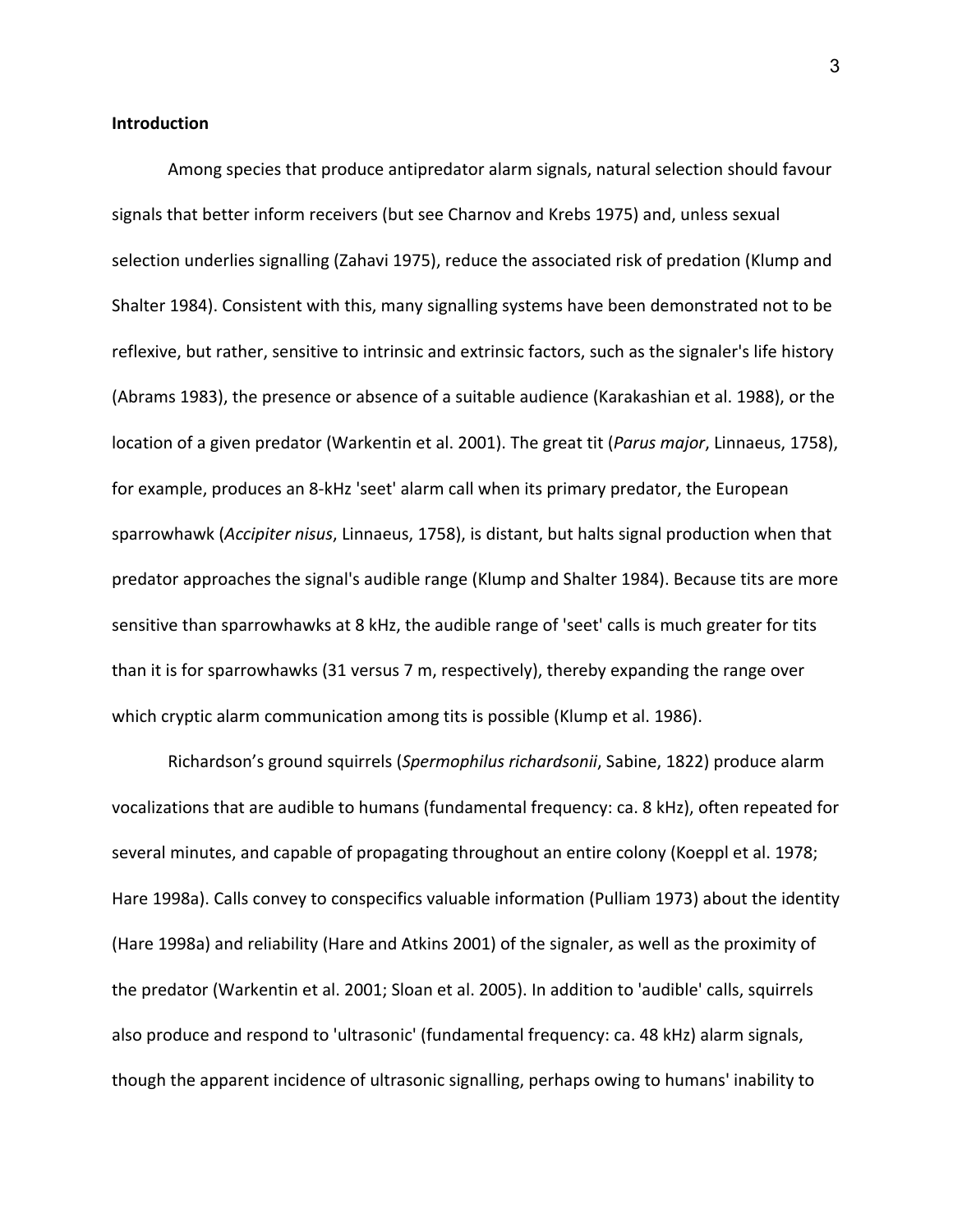detect ultrasound (i.e. frequencies > 15 kHz), is lower than that of its audible counterpart (Wilson and Hare 2004). We use the terms 'audible' and 'ultrasonic' to refer only to humans' ability and inability to detect the associated frequencies; we do not imply that squirrels or their predators are capable of hearing audible, but not ultrasonic, signals. Indeed, some Richardson's ground squirrel predators (reviewed in Michener and Koeppl 1985), such as the coyote (*Canis latrans*, Say, 1823), domestic dog (*C. familiaris*, Linnaeus, 1758), red fox (*Vulpes vulpes*, Linnaeus, 1758), and domestic cat (*Felis catus*, Linnaeus, 1758), are capable of detecting frequencies at least as high as 48 kHz, while others, such as humans, buteos, harriers, falcons, eagles, and owls, are insensitive to frequencies exceeding 15 kHz (Peterson et al. 1969, Klump et al. 1986, Sales and Pye 1974).

Although the structure of audible and ultrasonic alarm signals appears very similar (see figures 1 and 2 in Sloan et al. 2005 and Wilson and Hare 2004, respectively), their fundamental frequencies are highly disparate (8 versus 48 kHz). Atmospheric attenuation of sound is frequency-dependent and the initial amplitude of audible calls (84 - 91 dB SPL at 1 m from source; Hare 1998a) is higher than that of ultrasonic calls (58 - 84 dB SPL at 0.5 m from source; Wilson and Hare 2004). Thus, audible calls should always be louder than ultrasonic calls and that difference should be most pronounced at greater distances from the caller (Smith 1979a; Lawrence and Simmons 1982). Furthermore, hearing studies conducted on ground squirrels and ground squirrel predators have consistently demonstrated that those species sensitive to 48 kHz are even more sensitive to 8 kHz (Peterson et al. 1969, 1974; Hamill et al. 1989). The differences in the physical properties of the two signals and in the capacities of receivers to detect those signals together suggest that the ecologically-relevant space, or active space, of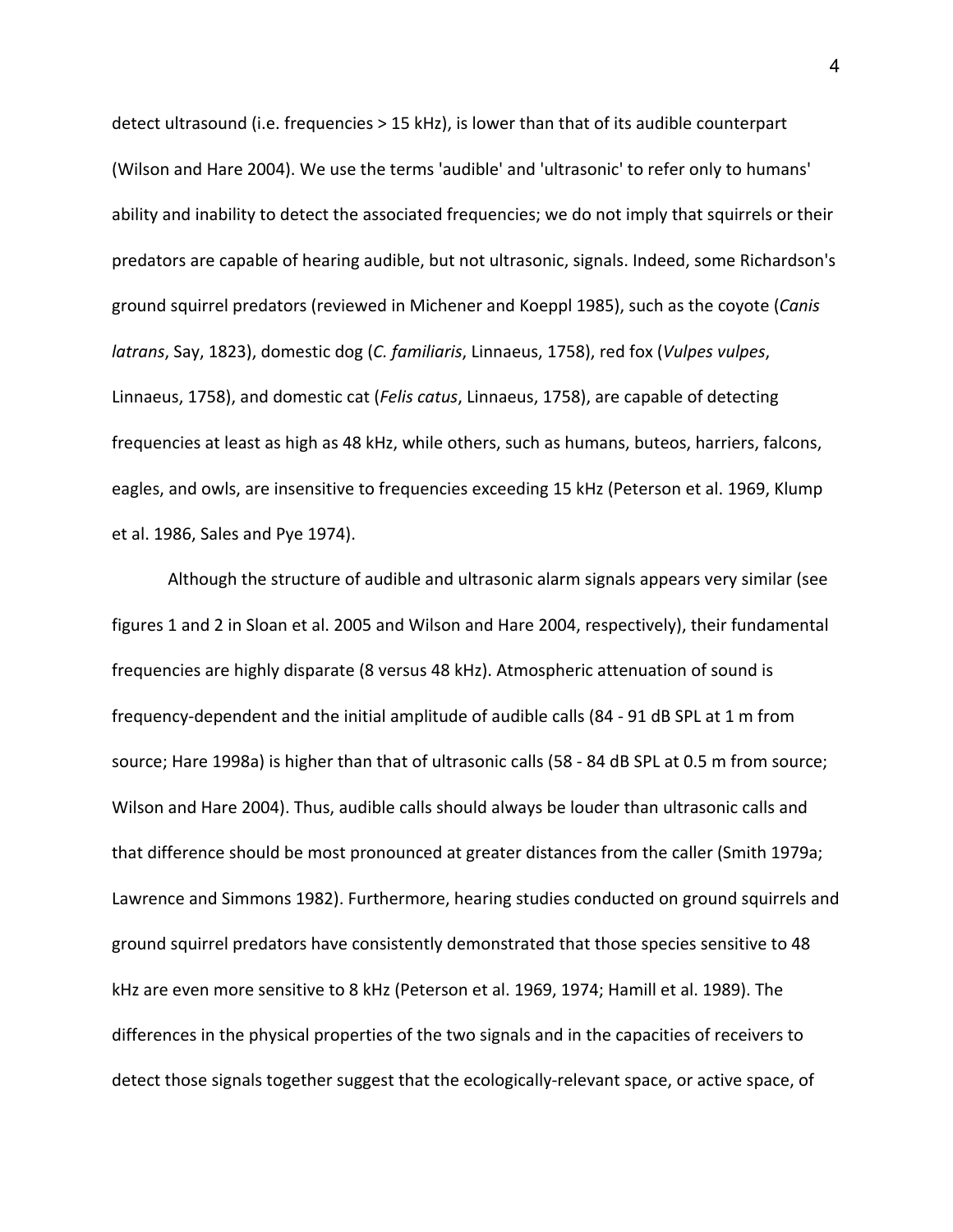audible calls is larger than that of ultrasonic calls. In this study, we conducted two experiments that examine the adaptive utility of short-range ultrasonic alarm signals: the first, addressing the production of ultrasonic versus audible calls, and the second, the perception of ultrasonic calls by newly emerged juveniles.

The production of short-range ultrasonic as opposed to long-range audible alarm calls may depend on several non-mutually-exclusive factors. The presence or absence of offspring, non-descendent kin, or unrelated conspecifics within the active space of each potential signal may affect which signal type is ultimately produced, particularly if callers accrue benefits via parental investment (Blumstein et al. 1997), kin selection (Hamilton 1964), or reciprocal altruism (Trivers 1971). Although referential signalling (Seyfarth et al. 1980) has not previously been demonstrated in Richardson's ground squirrels (Sloan et al. 2005), it is possible that predator type, categorized according to the predator's sensitivity to high frequency sound, may also affect signal type. Issuing calls to which a nearby predator is insensitive reduces the probability of attracting that predator's attention (Yasukawa 1989). The probability that a predator has detected a potential caller may also influence signalling behaviour. Remaining cryptic by emitting short-range ultrasonic calls when the probability of having been detected is low (Klump et al. 1986) or pronouncing one's vigilance by producing conspicuous long-range audible calls when the probability of having been detected is high (i.e. pursuit-deterrent signalling: Woodland et al. 1980; Shelley and Blumstein 2005) may be optimal strategies in their respective situations. As squirrels are capable of gauging the proximity of a threat (Warkentin et al. 2001), it is also possible that signal type depends on the location of the predator relative to the caller. By issuing short-range ultrasonic calls when a predator is beyond the active space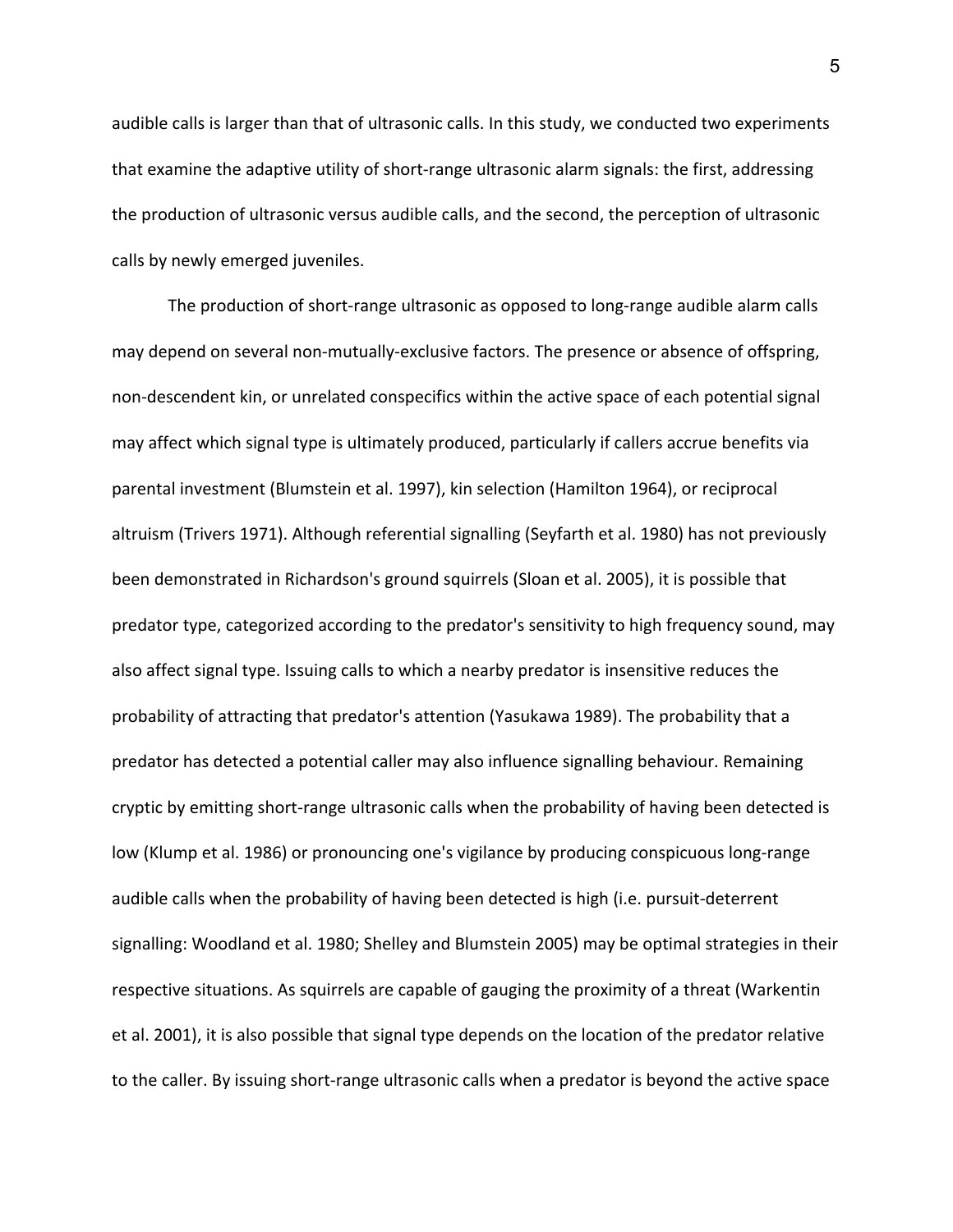of ultrasonic, but not audible, alarm calls, squirrels may be able to signal nearby conspecifics to the exclusion of the presumptive predator. In our first experiment, we explored the relationship between threat proximity and a caller's tendency to produce audible versus ultrasonic alarm signals.

Studies of parental investment have demonstrated that parents are most likely to produce alarm signals when offspring are very young and most vulnerable to predation, suggesting that the developmental stage when juveniles are first exposed to predators is critical to a parent's reproductive success (East 1981; Blumstein et al. 1997). Among ground squirrels, descendent kin are most abundant, most vulnerable to predation, and have the most to gain from being warned immediately following their initial emergence from the natal burrow (Michener and Koeppl 1985; Mateo 1996; Blumstein et al. 1997). As ultrasonic calls have a limited active space (Lawrence and Simmons 1982), this critical period when kin are clustered in space may also be one of the few situations in which short-range ultrasonic signals reliably reach conspecifics. Although the period in which adults produce ultrasonic alarm signals includes natal emergence (Wilson and Hare 2004), it remains unknown whether newly emergent juveniles that have yet to disperse are capable of responding appropriately to those calls. Mateo (1996) demonstrated that juvenile Belding's ground squirrels (S. beldingi, Merriam, 1888) emerge from the natal burrow incapable of discriminating alarm signals from nonthreatening environmental noise, and only develop the capacity to recognize alarm calls by their fifth day above ground when they are beginning to venture farther from the natal burrow. In our second experiment, we tested whether spatially clustered juvenile ground squirrels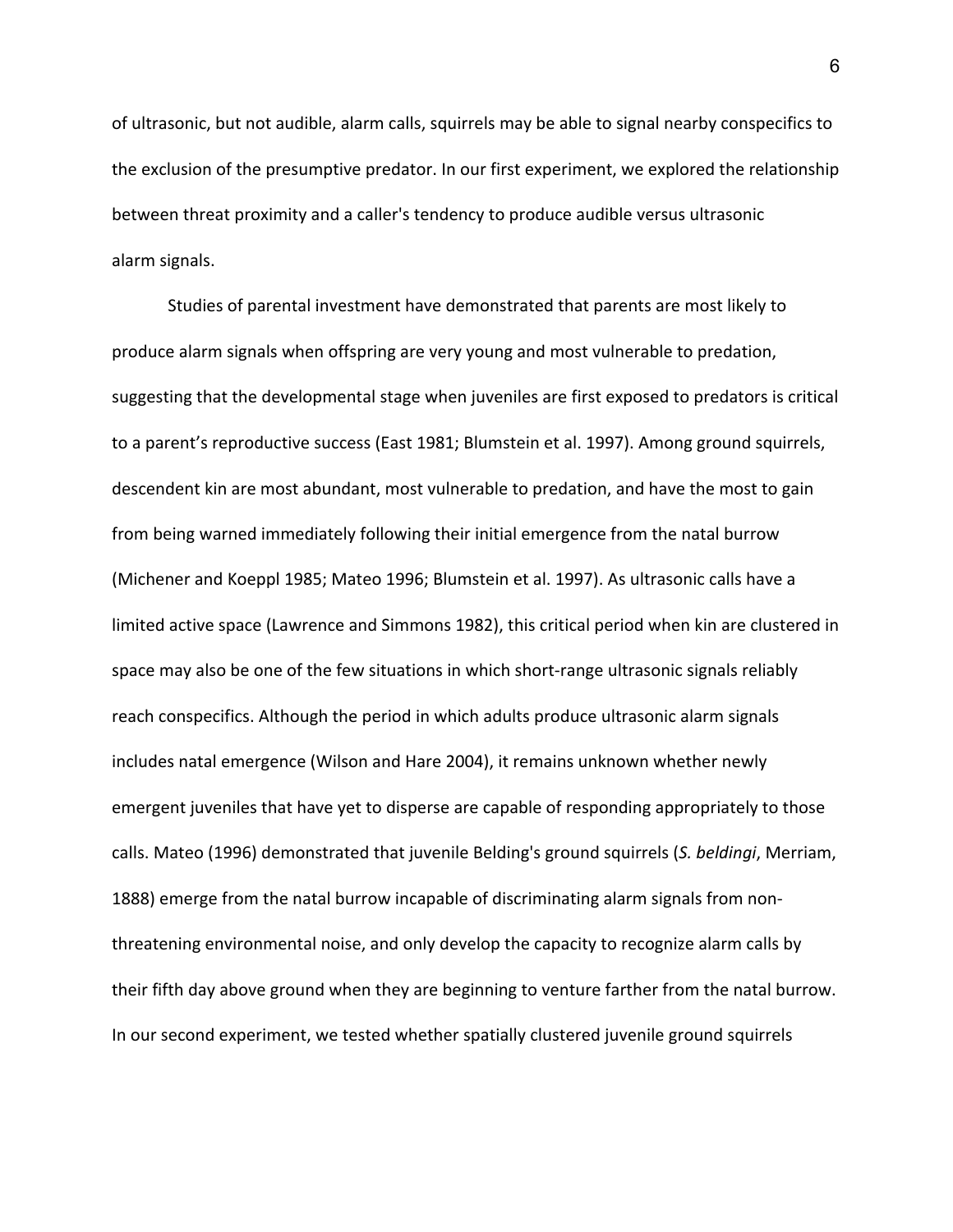during their initial five days above ground are capable of responding appropriately and selectively to the playback of short-range ultrasonic alarm signals.

## **Materials and methods**

# **Effect of threat proximity on call production**

We examined the effect of threat proximity on the production of alarm calls by 103 free-living juvenile  $(N = 92$ ; ranging between 22 and 70 days post-emergence) and adult  $(N = 100)$ 11) Richardson's ground squirrels (for detailed methods see Hare 1998a; Hare and Atkins 2001; Warkentin et al. 2001). Subjects occupied cattle pastures near Oak Lake Provincial Recreation Park, Manitoba (49º41' N, 100º43' W), between 1994 and 1996, near Brandon, Manitoba (49º47' N, 99º59' W), in 1997, and Delta Marsh, Manitoba (50º03' N, 98º20' W), in 1998. All squirrels were given unique dye marks (Clairol Hydrience 52, Black Pearl, Stamford, Connecticut, U.S.A.) on their dorsal pelage to facilitate identification during trials, as well as metal ear tags (National Band and Tag Company no. 1005, Newport, Kentucky, U.S.A.) to allow identification of individuals from one year to the next.

Previously untested squirrels were approached to a distance of approximately 15 m and the recording apparatus, including a Sony TCD-D7 recorder (48 kHz sampling rate) and either a Dan Gibson EPM P-650 parabolic microphone (1994 - 1996; frequency response: 150 - 20,000 Hz) or an Audio-Technica AT815b condenser microphone (1997 - 1998; frequency response: 40 - 20,000 Hz) mounted atop a Vivitar tripod, was set up. During this time, subjects often ran to nearby burrows, thereby expanding the range of subject-observer distances to between 3 and 17 m. When the subject emerged, recording commenced and a tan Biltmore hat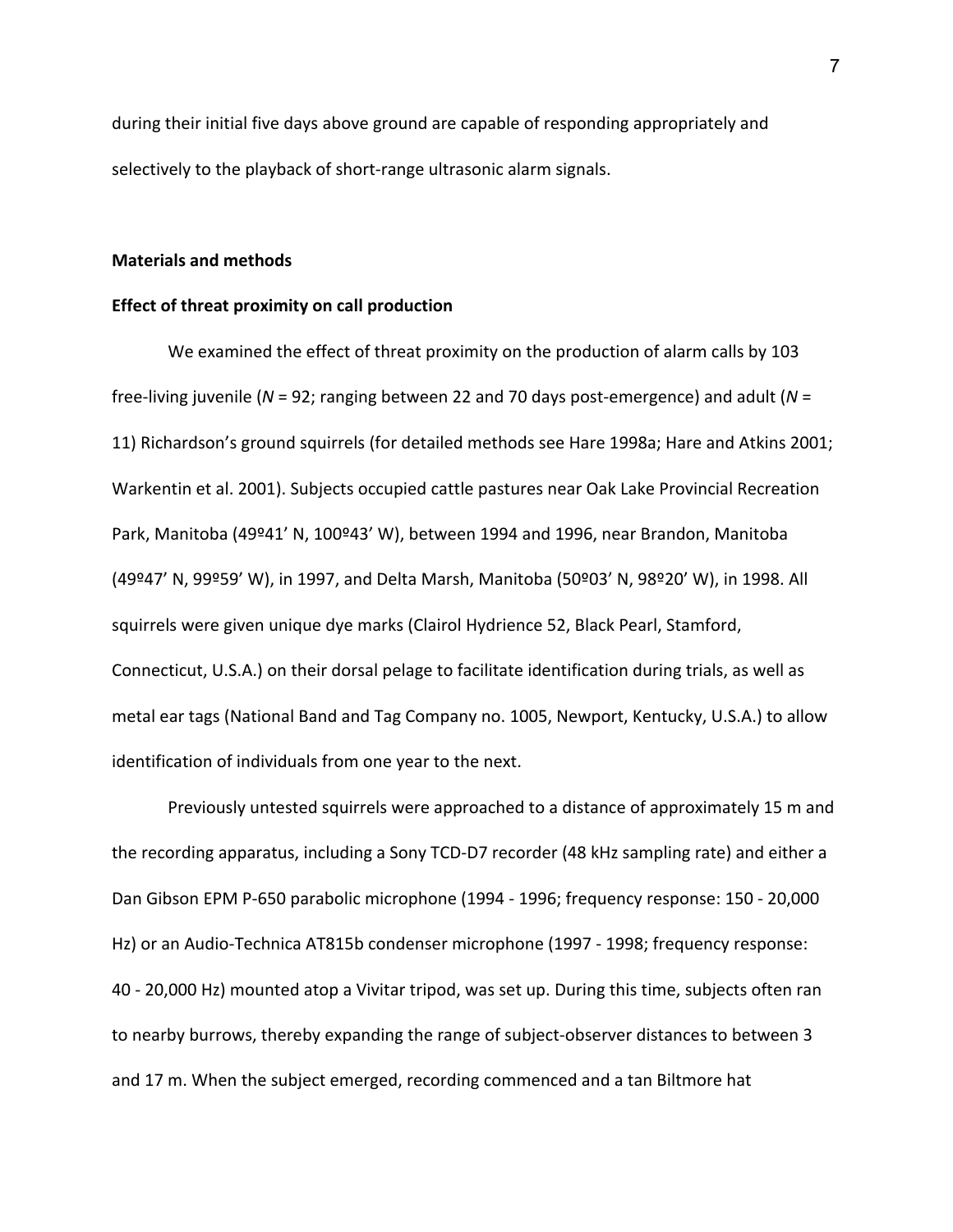$(32.5 \times 19.5$ -cm brim x 13-cm high) used as a call-eliciting stimulus was tossed like a Frisbee<sup>TM</sup> from hip level to within 0.4 - 14.4 m of the subject. The hat was thrown 0 - 30<sup>o</sup> from a line connecting the subject and the observer, but was never thrown directly above the subject. This method allowed us to control and accurately measure the distance between the subject and the stimulus because in all cases calling did not commence until after the hat had settled on the ground. Furthermore, the hat method reliably evoked antipredator responses that were qualitatively similar to those observed in response to natural predators, including heightened vigilance, escape to burrows, and the production of alarm calls, but without the potentially confounding effects associated with uncontrolled natural predator encounters (MacWhirter 1992). Only one subject was recorded during each hat presentation to avoid potential problems associated with the possible non-independence among individuals' responses (Machlis et al. 1985). All recordings were made by J.F.H. while wearing the same outer clothing and throwing style was kept constant across trials and years, thereby minimizing any potentially confounding effects imposed by the observer (Slobodchikoff et al. 1991). Recording sessions were discontinued when wind speed reached approximately 10 km/h.

Following each hat presentation, the subject's response was categorized as 'audible,' 'ultrasonic,' or, if it contained a mixture of audible and ultrasonic syllables, 'mixed.' Calling was defined visually as the sudden expansion of the thoracic cavity concurrent with opening of the mouth, while call type was defined acoustically by the presence and/or absence of audible sound (confirmed by later inspecting the audio recordings) associated with calling (excluding the faint sounds of rushing air associated with ultrasonic calling, Wilson and Hare 2004). The locations (accurate to nearest 0.5 m) of the subject, hat, and observer at the onset of calling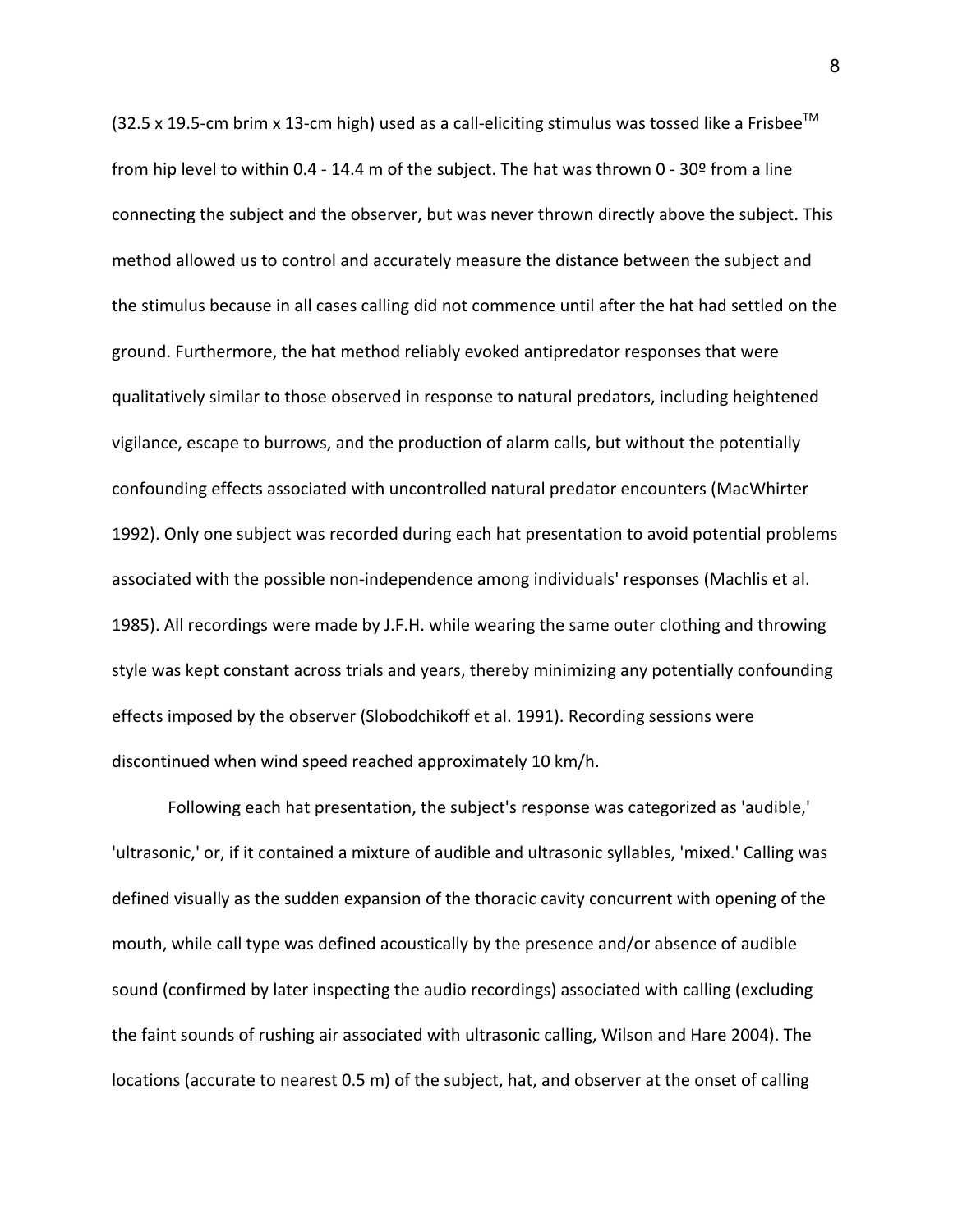were recorded relative to a 10 x 10 m Cartesian coordinate grid constructed on the site with wire-pin flags, and distances of the subject to both the hat and observer were calculated using the Pythagorean theorem.

A multinomial (three-state dependent variable, coded using 'reference cell' coding as: audible call = 0, mixed call = 1, ultrasonic call = 2) logistic regression model (Hosmer and Lemeshow 2000) was used to test for the possible effect of stimulus distance (independent variable) on the tendency of callers to produce each call-type. However, because the distance between the caller and hat was highly correlated with the distance between the caller and observer (Spearman rank correlation::  $r_s = 0.474$ ,  $N = 103$ ,  $p < 0.0001$ ), we limited our definition of the call-eliciting stimulus to the combined effects of the hat and observer. The effect of the combined call-eliciting stimulus on call-type was then examined using a multivariable (independent variables: subject-hat and residuals of subject-observer when regressed against subject-hat) multinomial logistic regression model, which accounts for all variation contained within the combined stimulus and avoids problems associated with collinearity (Hosmer and Lemeshow 2000). Miscellaneous variables, including time of day (0735 - 1410 hours CST), age (coded as: adult = 0, juvenile = 1), juvenile age  $(22 - 70 \text{ days})$  measured as the number of days following the intial emergence from the natal burrow), and sex (coded as: female = 0, male = 1) of the subject were also tested for any possible effect on call-type using a univariable multinomial logistic regression model. For all analyses, overall model fit was tested for significance using the logistic likelihood ratio test (Hosmer and Lemeshow 2000), which tests the null hypothesis that no linear relationship exists between the logit and the independent variables. The test statistic  $(G)$  is approximately distributed as chi-square and is calculated by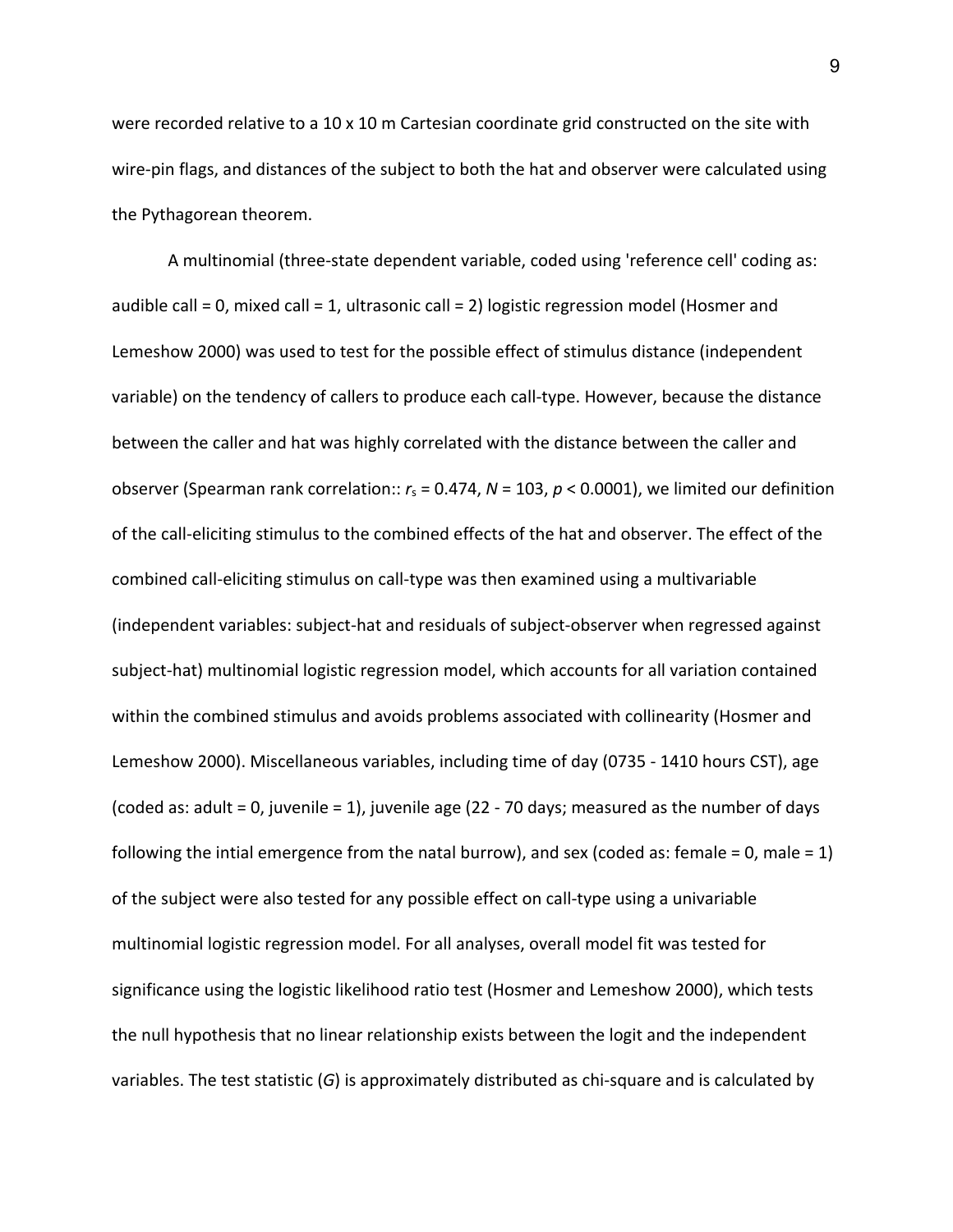subtracting the log-likelihood of the final model from that of the model containing only the intercept, and then multiplying the resulting value by -2. Odds ratios are calculated for mixed and ultrasonic calls relative to audible calls (reference group), and are considered statistically significant where their 95% confidence intervals exclude the value one (see Hosmer and Lemeshow 2000). Analyses were performed on StatView<sup>®</sup> 5.0.1 on a Macintosh computer and were considered statistically significant where  $p \le 0.05$  (all tests were two-tailed).

## **Playbacks**

We conducted a playback experiment on 13 emerging litters of free-living juvenile Richardson's ground squirrels at Assiniboine Park, Winnipeg, Manitoba (49.874° N, 97.243° W) between 21 and 28 May 2004. This location proved ideal for broadcasting ultrasound because of the wind relief provided by the surrounding trees and buildings. Litters emerging from their natal burrows were located by scanning burrow entrances, which was facilitated by periodic mowing of the grass by Park staff. Squirrels were not trapped and marked for identification because of daily time constraints imposed by working at the park and because trials needed to be completed within five days of initial juvenile emergence. Litters remained individually distinct, however, because emerging squirrels remain spatially clustered around their natal burrow and do not begin interacting with other litters until approximately two weeks post-emergence (Michener and Koeppl 1985). We wore the same outer clothes each day to promote habituation of squirrels to our presence and to minimize inconsistencies among trials (Slobodchikoff et al. 1991).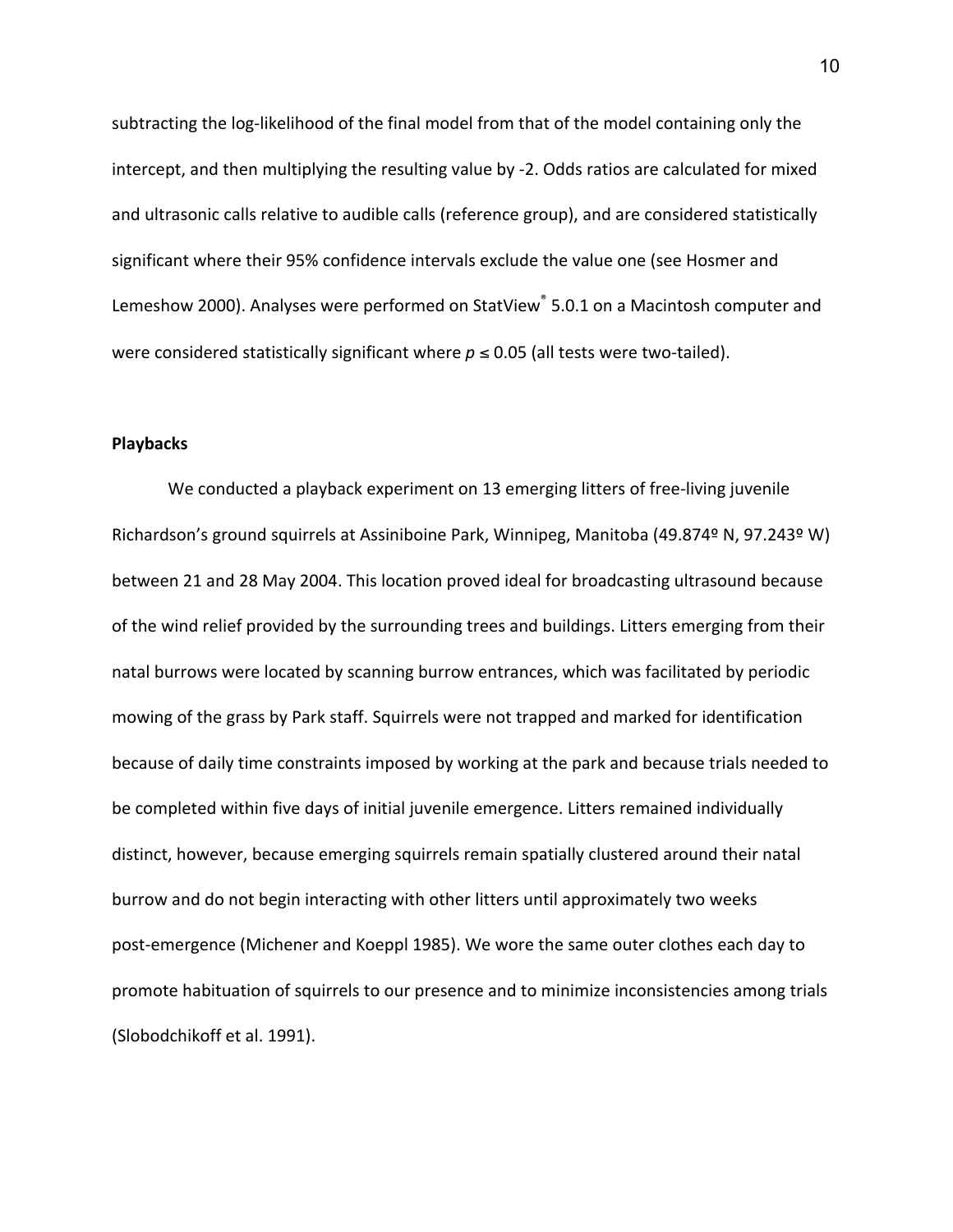Upon identification of a newly emerging litter that had not previously been tested, we observed the litter and the surrounding area through binoculars for approximately 30 minutes. Litters were only considered suitable for testing if they were located at least 15 m away from another litter and the juveniles remained within 1 m of their natal burrow, thus allowing us to discriminate among litters. During this time, we also counted the minimum number of unique individuals observed, approximating the number of individuals comprising the litter. We then chased the litter into its burrow and set-up the playback apparatus, which included an ultrasound amplifier (Ultra Sound Advice, model S55) and a Portable Ultrasound Processor (PUSP: Ultra Sound Advice), 7 - 11 m from the burrow's entrance. An ultrasound loudspeaker (Ultra Sound Advice, model S56; frequency response: 18 - 200 kHz) concealed within an empty speaker box (19 x 15 x 33 cm) was connected to the amplifier and placed on the ground facing the burrow 3 - 5 m from the burrow's entrance. A Sony DCR-TRV120 digital video camera was mounted atop a Velbon tripod and erected directly above the PUSP to the maximum height (1.3 m above ground level) operable from a kneeling position. While waiting for the litter to re-emerge, we selected the playback treatment by tossing a coin and transferred an appropriate time-expanded call from minidisc to the PUSP using the appropriate time-compression ratio.

A total of 26 playbacks representing two treatments were constructed on Canary™ using ultrasonic alarm calls recorded from 13 different ground squirrels (four adult males; three adult females; three juvenile males; three juvenile females) at Assiniboine Park in 2003 (for detailed recording methods see Wilson and Hare 2004). Calls were recorded using the PUSP (224 kHz sampling rate, manual triggering) and a bat detector (model U30; frequency response: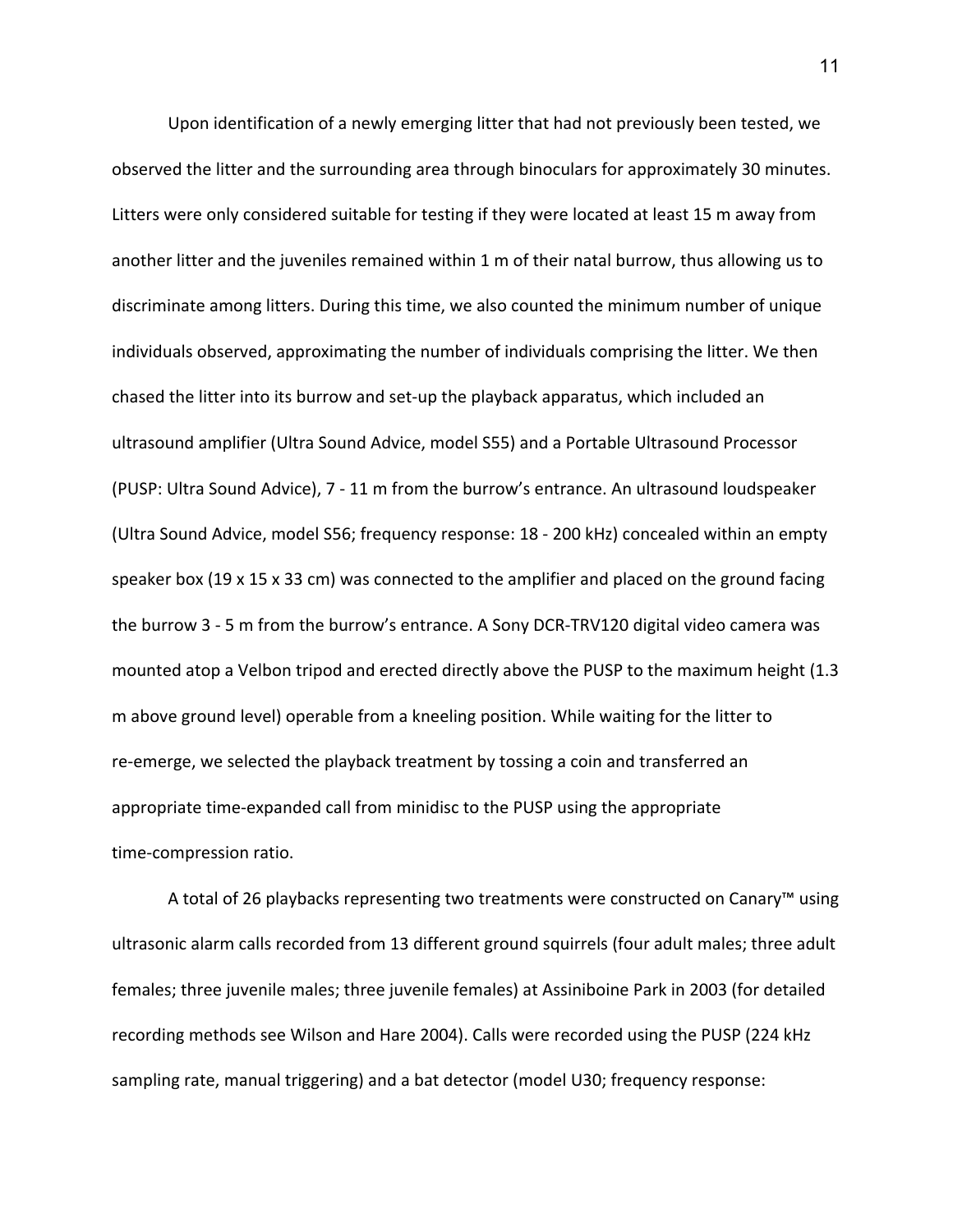15 - 180,000 Hz) from Ultra Sound Advice. From each of those 13 callers, we selected the syllable with the highest signal-to-noise ratio (see signal parameters in Table 1) and used it to construct one test playback, which contained three repetitions of the selected syllable separated by 4-s intersyllable silences. This bout structure is typical of Richardson's ground squirrel alarm calls (Sloan and Hare 2004). For each test playback, we also constructed a matching control playback that contained a noise pulse in place of the three alarm syllables. Noise pulses were derived from the 13 original recordings and consisted of the white and environmental noise recorded immediately prior to the alarm syllable they were replacing, edited to have the same frequency and temporal limits as that alarm call. Each litter was then assigned a different matched pair of playbacks to be broadcast in random order, at a natural amplitude (74 - 82 dB SPL at 1 m from the speaker). Calls were assigned such that the 2003 callers (identified by permanent metal ear tags, National Band and Tag Company no. 1005, Newport, Kentucky, U.S.A.) were not located in the same general vicinity as their 2004 call recipients, and, in the case of female callers, that calls were not broadcast to their offspring.

We ensured that our recording and playback equipment introduced no artifacts into the 26 playback stimuli by: 1) broadcasting calls from our playback system, 2) recording those calls with a Racal Store 4DS high-frequency tape recorder (tape speed:  $76.2$  cm/s) and the bat detector, 3) re-broadcasting those calls from the Racal using the ultrasound amplifier and loudspeaker, and 4) re-recording those calls using the original recording apparatus (i.e. PUSP and bat detector). This procedure was repeated five times on the resulting recordings to amplify potential artifacts. The final recordings were then compared to the original recordings

12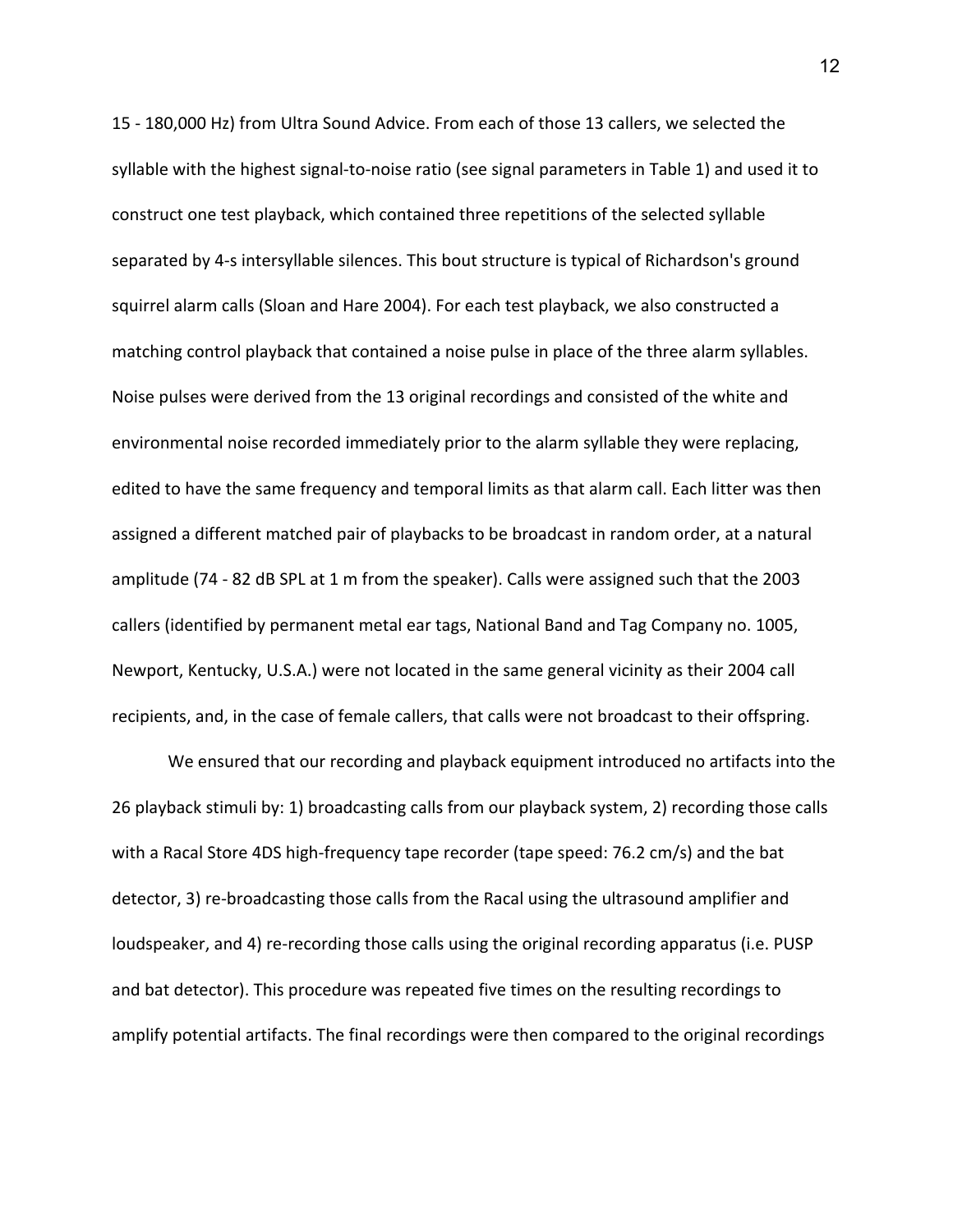using 256-pt spectrograms (Hamming windowing) generated by Avisoft SASLab Plus and no differences were detected (Wilson 2005).

When the first juvenile emerged, DRW remained motionless and began viewing it through the video camera. The remaining squirrels counted prior to their retreat into the burrow were given a maximum of 20 min to emerge, though at least two squirrels were required above ground for videotaping to commence. When the majority (> 50%) of squirrels above ground began foraging, they were videotaped for 30 s prior to and following the playback. The exact time of playback was noted on the camera's time code (accurate to nearest 0.25 s) to facilitate data coding. Following the initial playback, the apparatus was not moved and the remaining call-type was loaded onto the PUSP for playback, thus minimizing contextual and environmental variation between the two treatments. Because squirrels typically remained above ground between the two trials and thus did not require time to re-emerge, playbacks to a given litter were separated by a minimum of 20 min. Playbacks to one of the 13 litters tested, however, were separated by one day due to the onset of precipitation immediately following the first trial.

Following each set of playbacks, we noted the trial order, time of day (0830 - 1400 hours CST), day within year (142 - 149), angle of the speaker relative to the litter (0 - 10<sup>o</sup>), and the distance (accurate to the nearest 10 cm) from the litter to both the speaker (3.2 - 4.9 m) and observer (6.9 - 10.6 m). We also noted the percent cloud cover (0 - 100 %) and, using a Kestrel<sup>TM</sup> 3000 pocket weather meter held 1.9 m above ground level, measured wind speed  $(2.3 - 6.9 \text{ km/h})$ , temperature  $(8.3 - 18.5 \text{ }^{\circ}\text{C})$ , and relative humidity  $(26 - 74 \text{ %})$ . Trials were discontinued when wind speed reached 7 km/h. Finally, before the apparatus was moved, both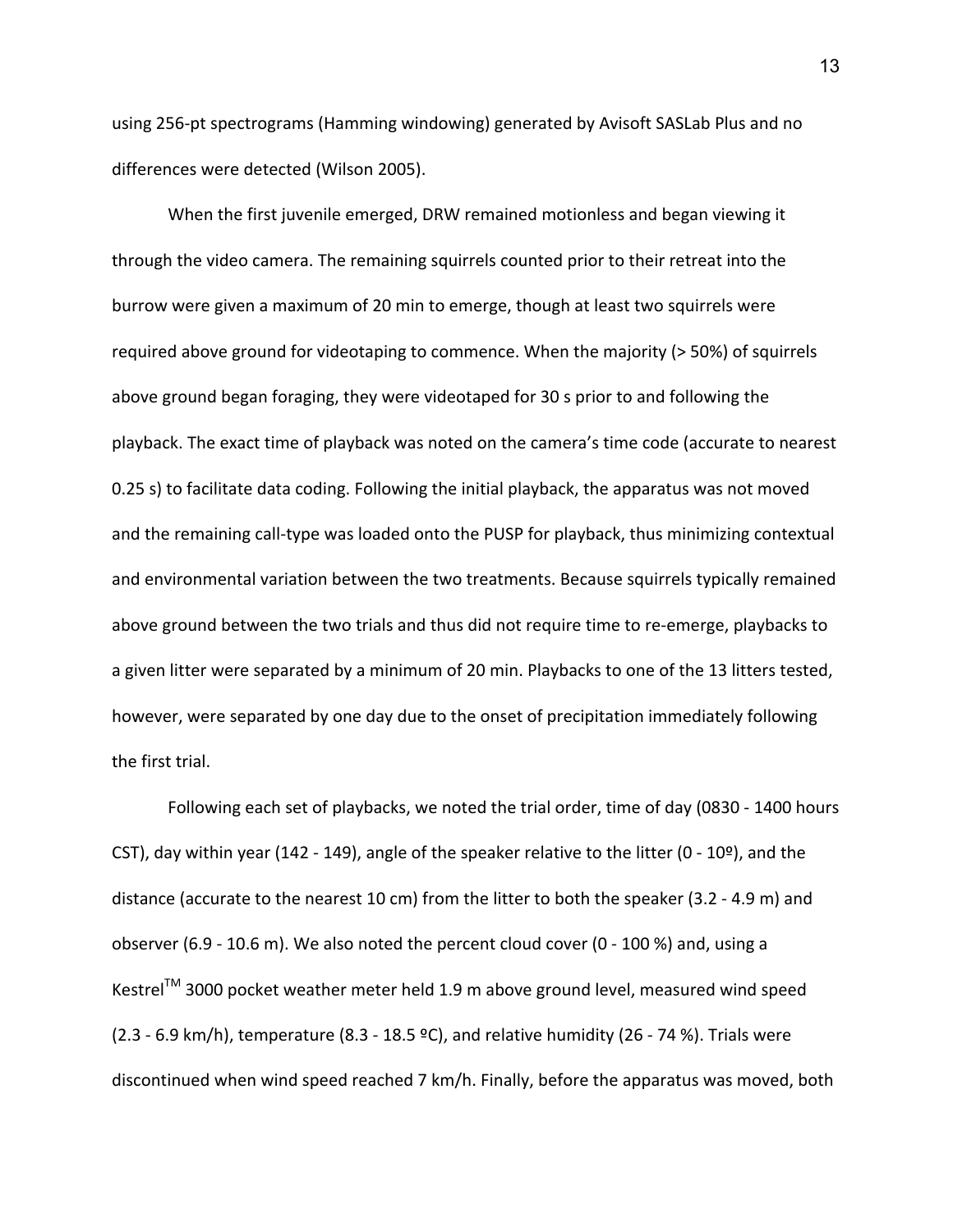call-types were replayed into a U30 bat detector held at the burrow's entrance to confirm that it could detect the signal under the playback conditions and that the playback apparatus was indeed functioning. All research was conducted in accordance with the Guidelines for the Treatment of Animals in Behavioural Research and Teaching, as well as with the guidelines set forth by the Canadian Council on Animal Care, as outlined and approved under protocol number F99-041 of the University of Manitoba's Fort Garry Campus Protocol Management and Review Committee.

## **Evaluating behavioural responses to playbacks**

Vigilant Richardson's ground squirrels elevate their heads (Hare 1998a) and thus, vigilant behaviour was collectively considered as any posture where the squirrel's head was elevated above the horizontal plane. The time that each squirrel devoted to vigilant behaviour was coded from videotape before (30 s), during (12.5 - 13.0 s), and after (30 s) the playback of each call-type using a stopwatch and the video's time code. Because squirrels in this playback experiment lacked unique identification marks, any individual that was not visible continuously throughout the final 20 s of the pre-playback period and the entire playback period was not included in the analysis. Any squirrel that disappeared from view within the first 20 s of the post-playback period was also excluded from the analysis of that period. For each litter, only mean vigilance values were reported for each period to avoid problems associated with the possible non-independence of responses among littermates (Machlis et al. 1985). We present descriptive statistics, however, for the initial postures assumed by individual squirrels at the onset of the playback, categorized as non-vigilant (standing on four feet with the head held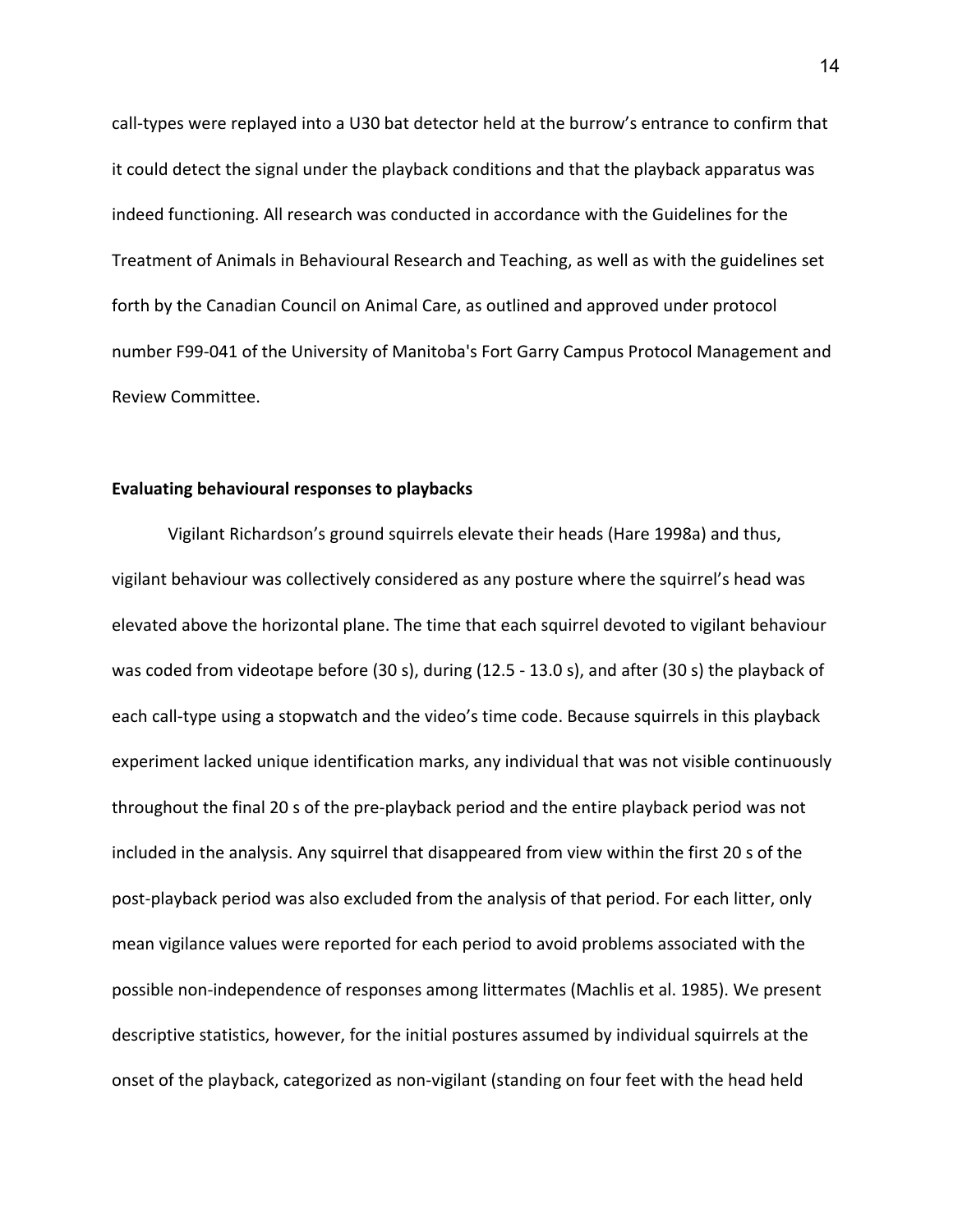below the horizontal plane), low vigilance (standing on four feet with the head elevated above the horizontal plane), slouch (posterior only on ground with head elevated above an arched back), or alert (posterior only on ground with head elevated above an erect back, sensu Hare and Atkins 2001). All behaviours were scored from videotape by an observer who was blind to the playback treatments.

Durations of vigilant behaviour within each period were converted to percentages of their respective periods' total durations to facilitate comparisons across periods of unequal duration. The changes in the percentage of time spent vigilant from the pre-playback period to both the playback and post-playback periods were calculated and compared between the two treatments with paired-sample *t* tests. Data conformed to the parametric assumptions of normality (D'Agostino's D-test, all  $p > 0.1$ ) and homoscedasticity (F-test, all  $p > 0.25$ ) and thus did not require transformation. Trial order was balanced across treatments (seven of 13 litters received the alarm call before the control call) and thus does not confound our interpretation of vigilant behaviour. Because high-frequency sound attenuates rapidly, we also used linear regression to test if the distance between the speaker and the litter (3.2 - 4.9 m) affected vigilant behaviour. All analyses were performed on StatView<sup>®</sup> 5.0.1 on a Macintosh computer and results were considered statistically significant where  $p \le 0.05$  (all tests were two-tailed).

#### **Results**

#### **Effect of threat proximity on call production**

A total of 103 Richardson's ground squirrel alarm calls, including 87 audible calls, 10 ultrasonic calls, and six calls containing both audible and ultrasonic syllables (i.e. mixed calls),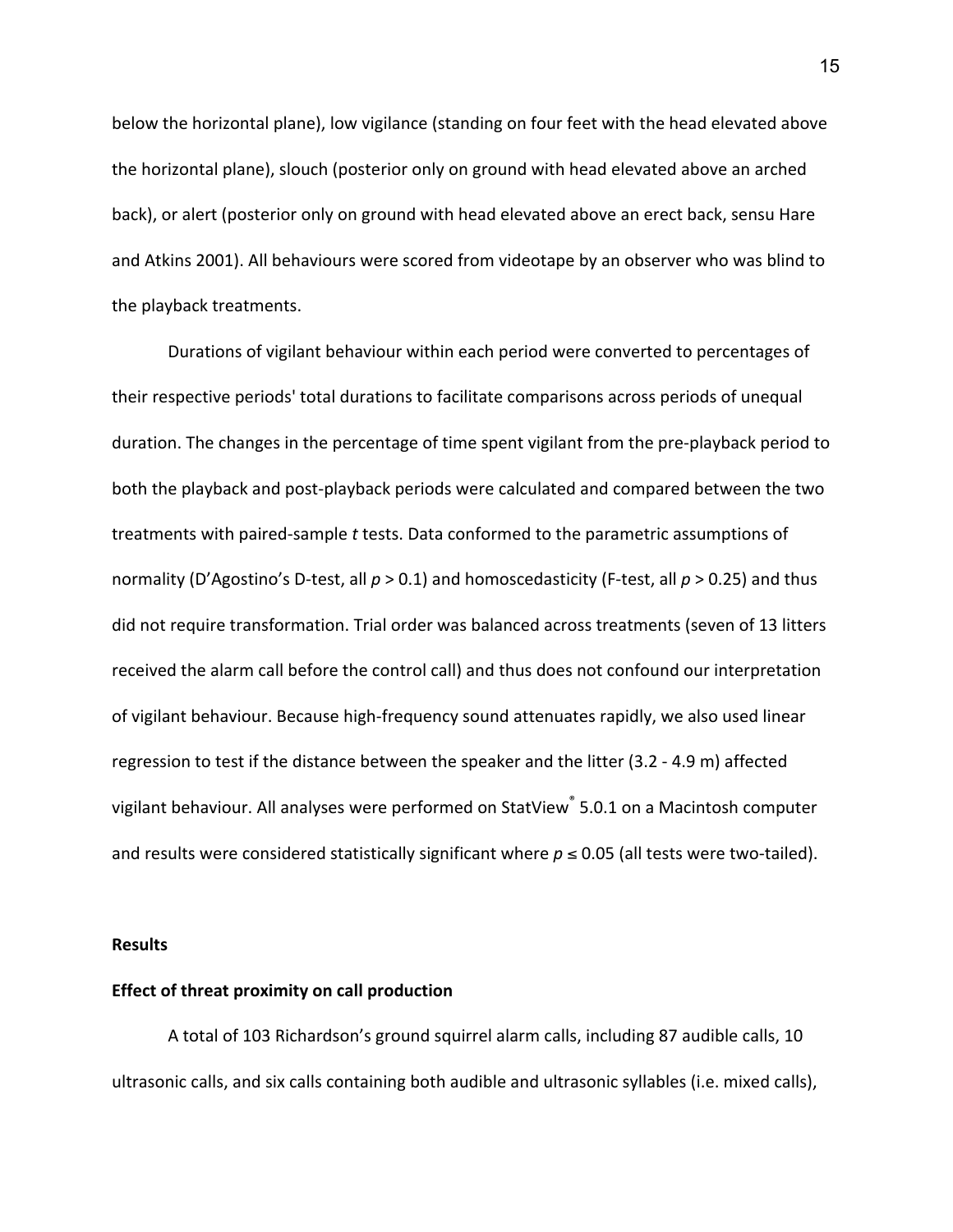were included in the analysis. Each call was elicited by a different hat presentation and no caller contributed more than one alarm call to the dataset. We note, however, that for one mixed call the distance between the subject and hat was 5.8 m greater than for any other observation. We ran all analyses with and without this extreme observation and found that the results with respect to significance ( $\alpha$  = 0.05) remained identical across all variables. For lack of a suitable reason to exclude this observation it has been included in all analyses presented herein (i.e.  $N = 103$ ).

The distance between the caller and the combined call-eliciting stimulus (independent variables: subject-hat distance and residuals of subject-observer distance when regressed against subject-hat distance) accounted for a significant amount of the variation observed in call-type (multivariable multinomial logistic regression, whole model likelihood ratio test:  $G_4$  = 16.983,  $p$  = 0.0019,  $R^2$  = 0.155), such that the odds of producing mixed and ultrasonic calls were significantly greater when the stimulus was farther away (Table 2; Fig. 1). The mean  $+/-$  SE distances between the subject and hat were 2.94 +/- 0.17 m for audible calls, 6.35 +/- 1.70 m for mixed calls, and 4.03 +/- 0.67 m for ultrasonic calls. The mean +/- SE distances between the subject and observer were 6.99 +/- 0.24 m for audible calls,  $9.74 +$ /- 1.37 m for mixed calls, and 9.10  $+$ /- 1.09 m for ultrasonic calls. Of the four miscellaneous variables examined, time of day, caller sex, and caller age (juvenile versus adult) had no effect on call-type (univariable multinomial logistic regression, whole model likelihood ratio test: all  $p > 0.1$ ; see Table 3). Juvenile age did account for a significant amount of the variation in call-type (univariable multinomial logistic regression, whole model likelihood ratio:  $G_2$  = 12.288,  $p$  = 0.0021,  $R^2$  = 0.132), such that the odds of producing mixed calls were greater for older individuals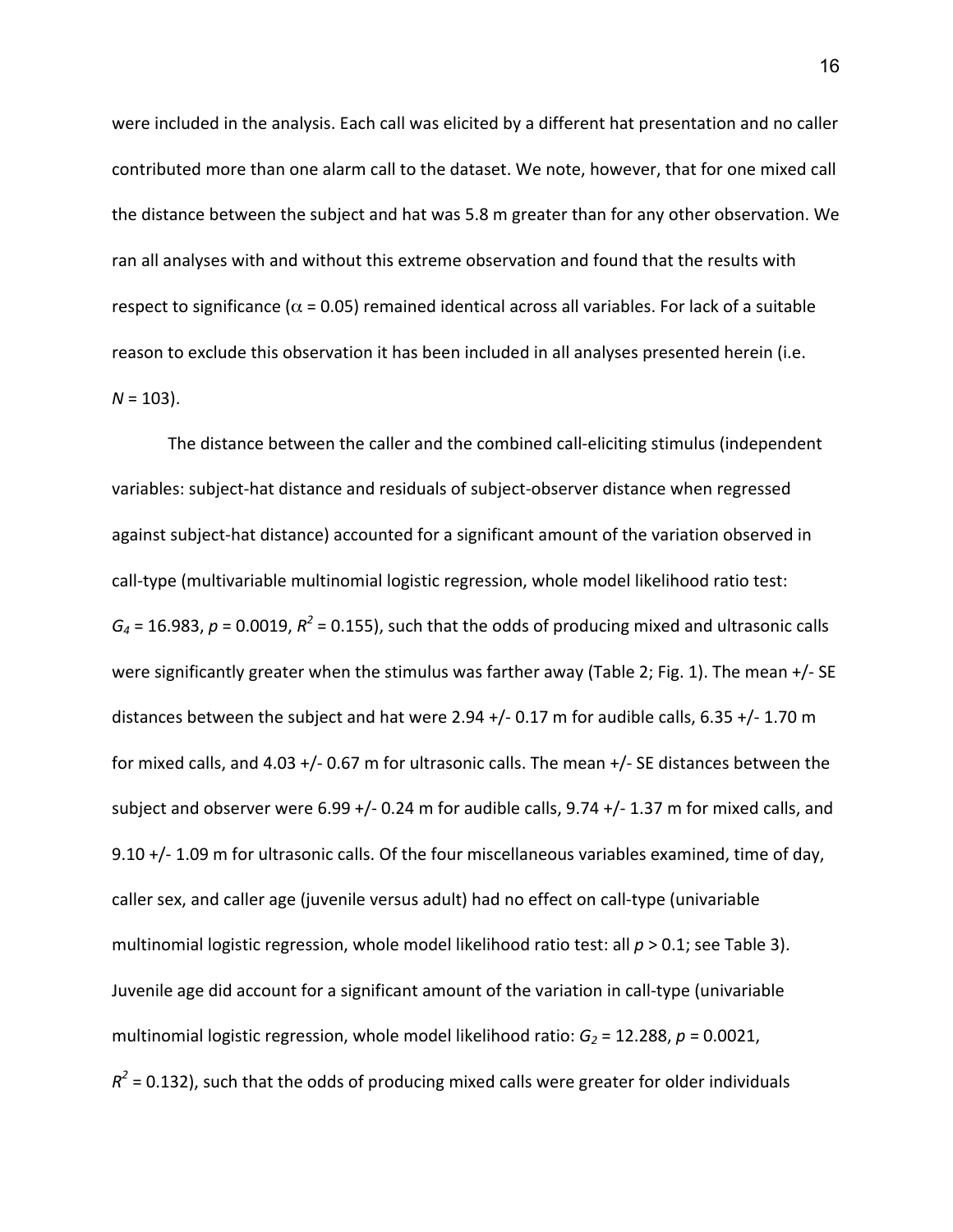(Table 4). The mean  $+/-$  SE juvenile age was 35.70  $+/-$  1.41 days post-emergence for audible calls,  $53.67 +$ /- 3.28 days post-emergence for mixed calls, and  $38.00 +$ /- 3.25 days postemergence for ultrasonic calls.

# **Behavioural responses of litters to playbacks**

Playbacks were broadcast to 13 litters of juvenile Richardson's ground squirrels, though two litters were excluded from the analysis because squirrels were not visible during the playback period. In response to the playback of ultrasonic alarm calls, the remaining 11 litters devoted significantly more time to vigilant behaviour than they did in response to the control treatment (Table 5). Despite the rapid attenuation of ultrasound, the distance between the litter and the speaker during alarm call playbacks did not affect the amount of time that litters devoted to vigilant behaviour during either the playback or post-playback periods (linear regression: both  $p > 0.45$ ). Although we did not statistically analyze individuals' initial postural responses to calls, the majority of individual squirrels responded to the playback of both the alarm and control calls by immediately assuming the low vigilance posture (Table 6).

# **Discussion**

The persistence of multiple signalling strategies can best be explained if the fitness payoff of each strategy is context-dependent (Maynard Smith 1976, 1978; Ydenberg and Dill 1986); if the costs and benefits of signalling were fixed, the superior strategy would always replace the inferior strategy over time. Our results demonstrate that the probability of Richardson's ground squirrels producing ultrasonic instead of audible alarm calls increases with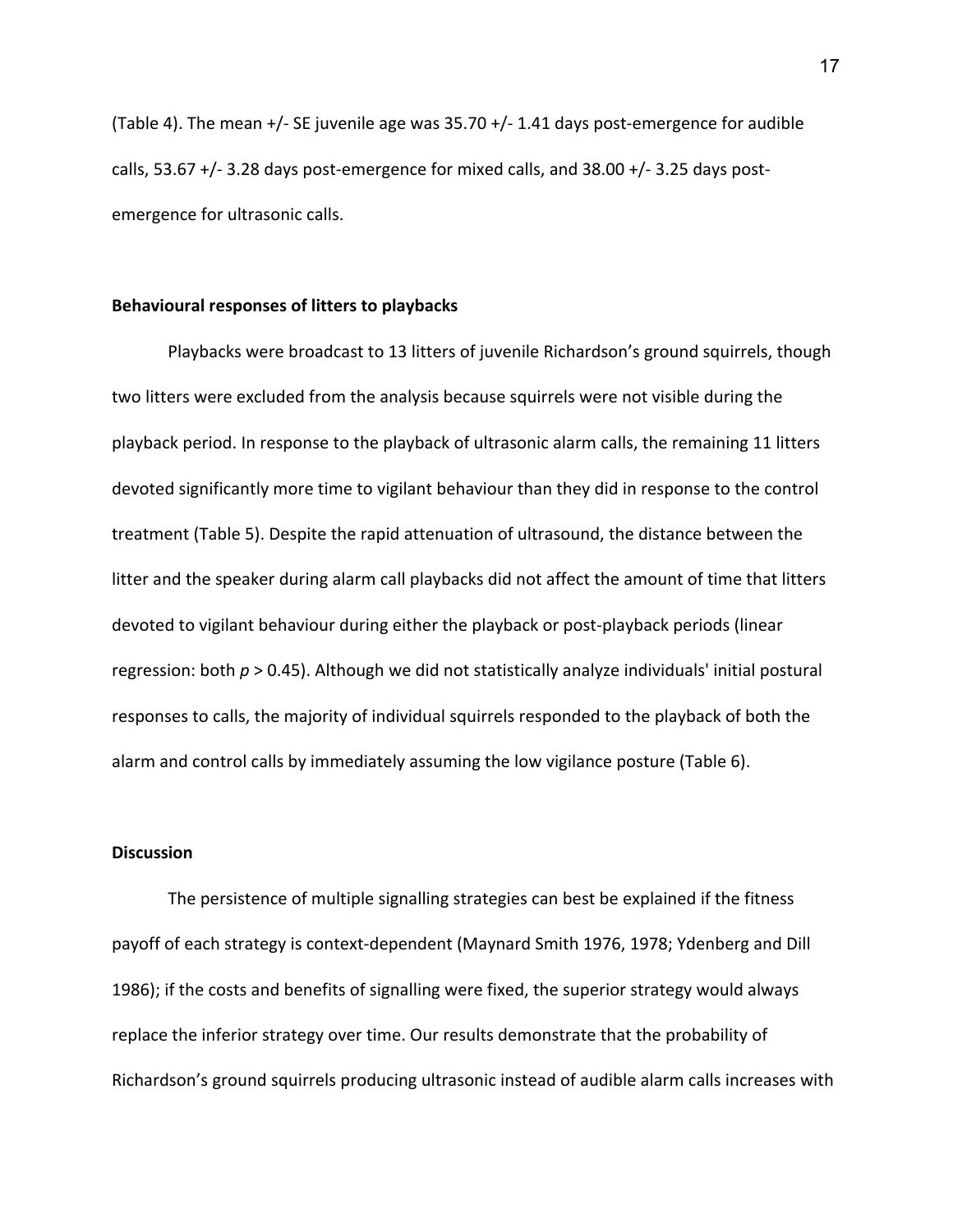increasing distance from the call-eliciting stimulus. Because sound attenuation is frequency-dependent (Lawrence and Simmons 1982), distant predators are more likely to detect audible as opposed to ultrasonic alarm calls. As ultrasonic alarm signals are inaudible to humans and are produced predominantly when we are distant from the signaler, our results also help to explain the apparent paucity of these interesting signals (first documented in Wilson and Hare 2004). Although we have observed squirrels engaged in ultrasonic alarm signalling in response to both natural (e.g. badger, *Taxidea taxus*, Schreber, 1777; bird of prey) and simulated (e.g. taxidermically-prepared badger and bird of prey, *Circus cyaneus*, Linnaeus, 1766) predator encounters in every population that we have studied, the use of a dispersed array of remote microphones sensitive to high-frequency sound (e.g. Hiryu et al. 2005) would be necessary to overcome our perceptual limitations and properly quantify the natural incidence of ultrasonic alarm signalling during all stages of a predator encounter. Our finding that juvenile squirrels were more likely to produce mixed calls when they were older could be explained either by seasonal changes in a caller's vulnerability or by developmental factors related to call production. However, further investigation into the development of antipredator behaviour in juveniles is necessary.

That ultrasonic alarm calls were produced rarely when the stimulus was nearby could reflect the fact that many of the mammalian predators that feed upon ground squirrels are capable of detecting frequencies in excess of 48 kHz (Peterson et al. 1969). Producing ultrasonic alarm calls when predators are nearby may thus be an unreliable mechanism for avoiding predator detection, particularly given the wide range of predators that feed upon ground squirrels (reviewed in Michener and Koeppl 1985). Exploiting the differential attenuation of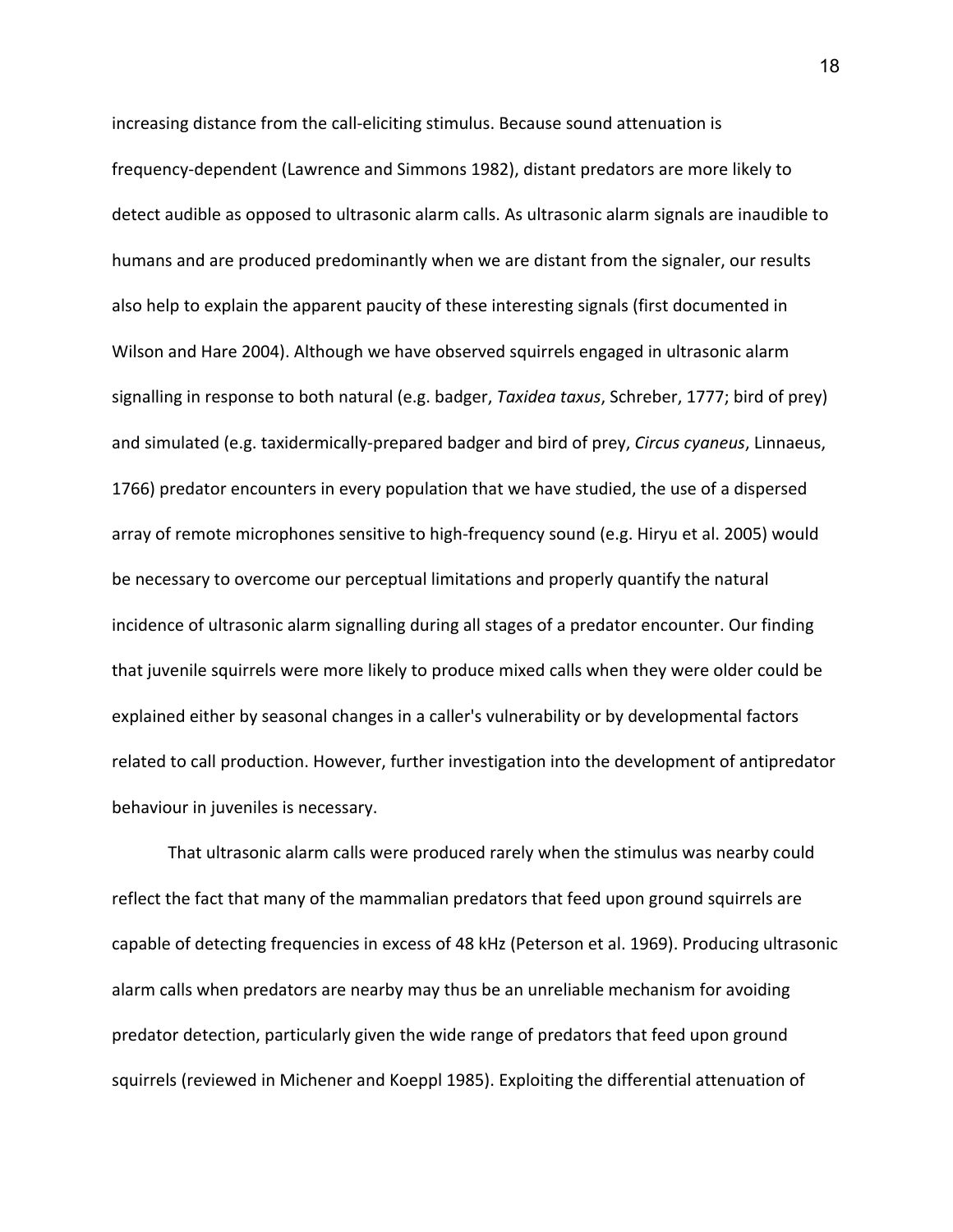audible and ultrasonic alarm signals (Smith 1979b) may be a more reliable mechanism by which squirrels can signal conspecifics to the exclusion of their predators (Klump et al. 1986). Differential sensitivity between squirrels and at least some of their predators to 48-kHz sound (Peterson et al. 1969) may then serve to expand the space in which cryptic alarm communication among squirrels is possible. Unfortunately, as Richardson's ground squirrels (family Sciuridae) are the only non-murid rodents known to produce purely ultrasonic vocalizations (Sales and Pye 1974), few studies have investigated their sensitivity to high-frequency sound. Hamill et al. (1989) demonstrated in golden-mantled ground squirrels that 32-kHz tones (higher frequencies were not tested) are capable of eliciting auditory brainstem responses (S. *lateralis*, Say, 1823). Further, frequencies as high as 100 kHz can elicit cochlear microphonic responses (Peterson et al. 1974). Although such electrophysiological techniques are useful for comparing frequency responses within and among taxa, they do not demonstrate signal integration and behavioural responses, and thus fail to determine the frequency threshold that is ecologically important to the species (Cynx and Clark 1998). Wilson (2005) demonstrated that Richardson's ground squirrels can detect and respond to frequencies at least as high as 40 kHz using a classical conditioning paradigm, but habituation in that study prevented testing beyond 40 kHz. Among ground squirrel predators, several fissiped carnivores exhibit cochlear microphonic responses to frequencies in excess of 65 kHz, though, again, the relevant auditory threshold curves are lacking (Peterson et al. 1969). In contrast, auditory threshold curves have been calculated for the European sparrowhawk and the American kestrel (*Falco sparverius*, Linnaeus, 1758), and suggest that many birds of prey are insensitive to frequencies exceeding 8 kHz (Sales and Pye 1974; Klump et al. 1986). An exciting future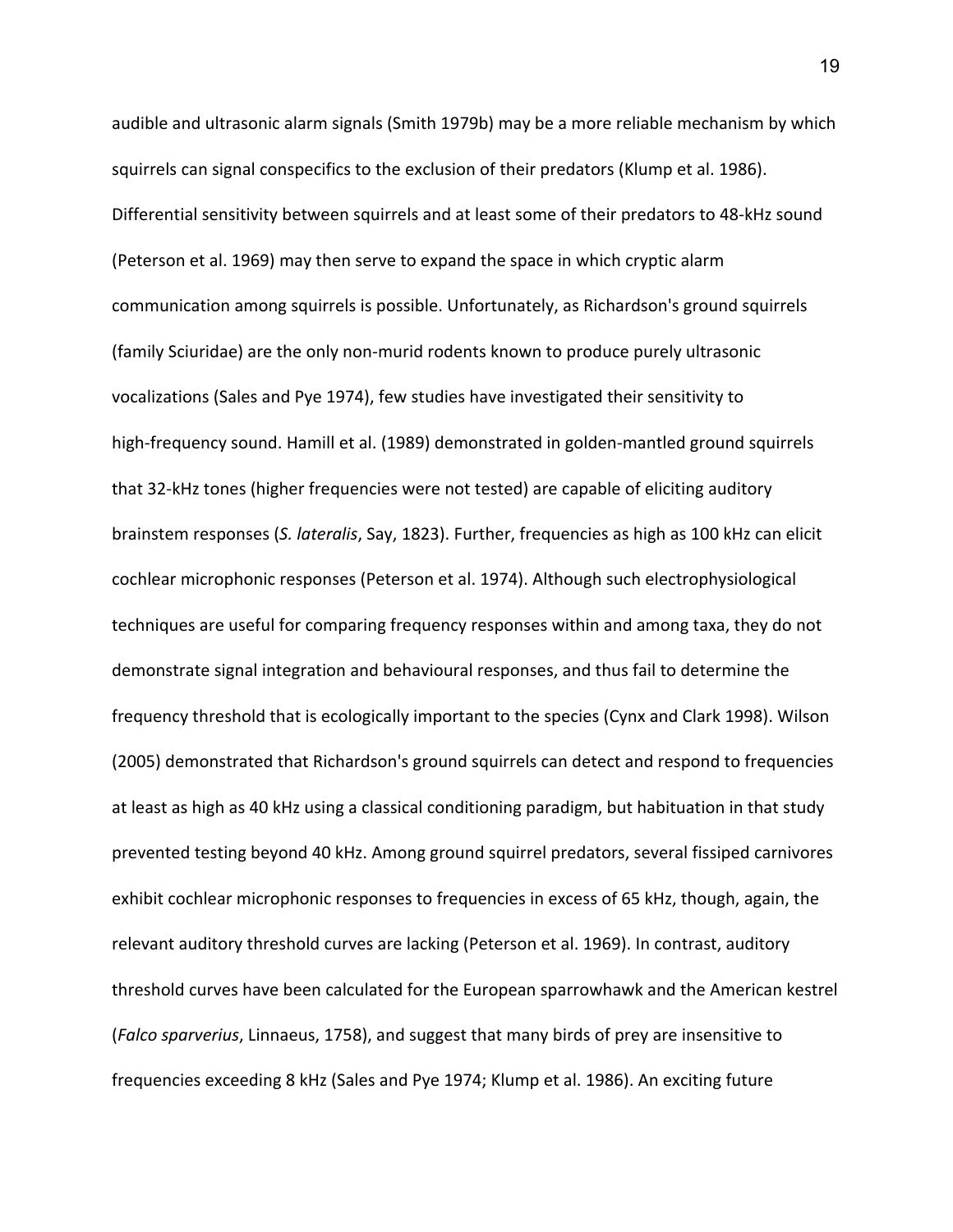direction would be to map the functional space of ultrasonic alarm calls by integrating the rate of signal attenuation in a variety of natural habitats with the amplitude and frequency response thresholds of both conspecifics and a variety of eavesdropping predators.

Our playback experiment demonstrates that juvenile Richardson's ground squirrels that have recently emerged from their natal burrow, but which have yet to disperse into the broader population, detect ultrasonic alarm signals and respond to them by increasing vigilance. Responses do not simply represent reaction to a novel stimulus because the change in the percentage of time devoted to vigilant behaviour was significantly greater following the alarm call than the control call (Table 5). It is unlikely that this difference can be attributed to certain individuals failing to detect the control call, but not the alarm call, because all but one of the individuals tested manifested vigilant behaviour at the onset of the 22 playbacks (Table 6). Thus, squirrels detected and responded with increased vigilance to both treatments (Table 6), but maintained that enhanced vigilance for longer following the playback of alarm calls (Table 5). Given the rapid attenuation of ultrasonic alarm signals (Lawrence and Simmons 1982), the clumped spatial distribution of juveniles during natal emergence (Michener and Koeppl 1985), and the capacity of newly emerging juveniles to respond specifically and appropriately to those signals, it is clear that natal emergence is one of the critical contexts in which these short-range ultrasonic alarm signals function. Furthermore, any benefits accrued by the signaler via parental investment (Blumstein et al. 1997), kin selection (Hamilton 1964), or reciprocal altruism (Trivers 1971; Wilson 2004) would also be maximal in this context, as emerging juvenile squirrels are abundant, highly vulnerable to predation, and have much to gain from being warned (Mateo 1996). Since Richardson's ground squirrels can recognize individuals (Hare 1998a) and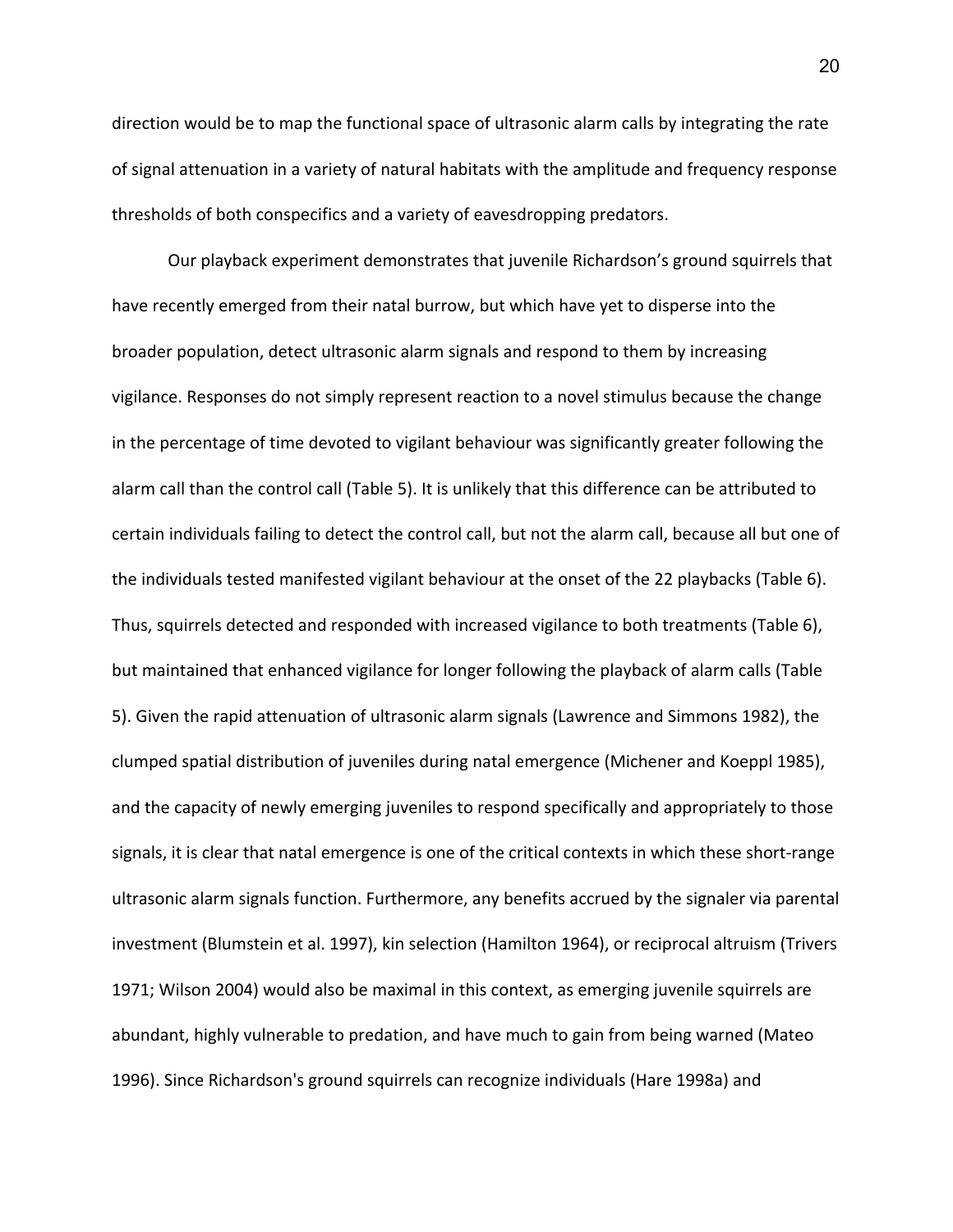discriminate kin from non-kin (Hare 1998b), it may even be possible for signalers to further optimize the net payoff of signalling if, in some circumstances, they issue long-range audible alarm calls that serve as a general warning to many group members, and, in other circumstances, issue short-range ultrasonic alarm calls that selectively warn nearby individuals, such as kin or neighbours that have proven to be reliable signalers in the past (Maynard Smith 1976, 1978; Witkin 1977; Axelrod and Hamilton 1981).

By integrating information about predator distance (Warkentin et al. 2001) and the presence or absence of nearby familiar or related conspecifics (Hare 1998b; Hare and Atkins 2001), callers could use exact information (but see Koops and Abrahams 1998) or simple rules of thumb (Bouskila and Blumstein 1992) to select the optimal strategy for a given situation (Maynard Smith 1978; Abrams 1983). A signaler's strategy could even be adaptable to situational changes, such as shifts in predator location or changes in the abundance of nearby squirrels, if the caller continually assesses the situation (e.g. Wilson and Hare 2003) and applies some form of information updating (Owings and Hennessy 1984; Bradbury and Vehrencamp 1998). The current study demonstrates that Richardson's ground squirrels issue short-range ultrasonic alarm calls when the eliciting stimulus is distant and long-range audible calls when that stimulus is nearby. Furthermore, vulnerable juvenile squirrels that have recently emerged from their natal burrow are capable of deciphering ultrasonic alarm signals from environmental noise and responding to those calls appropriately by maintaining increased vigilance.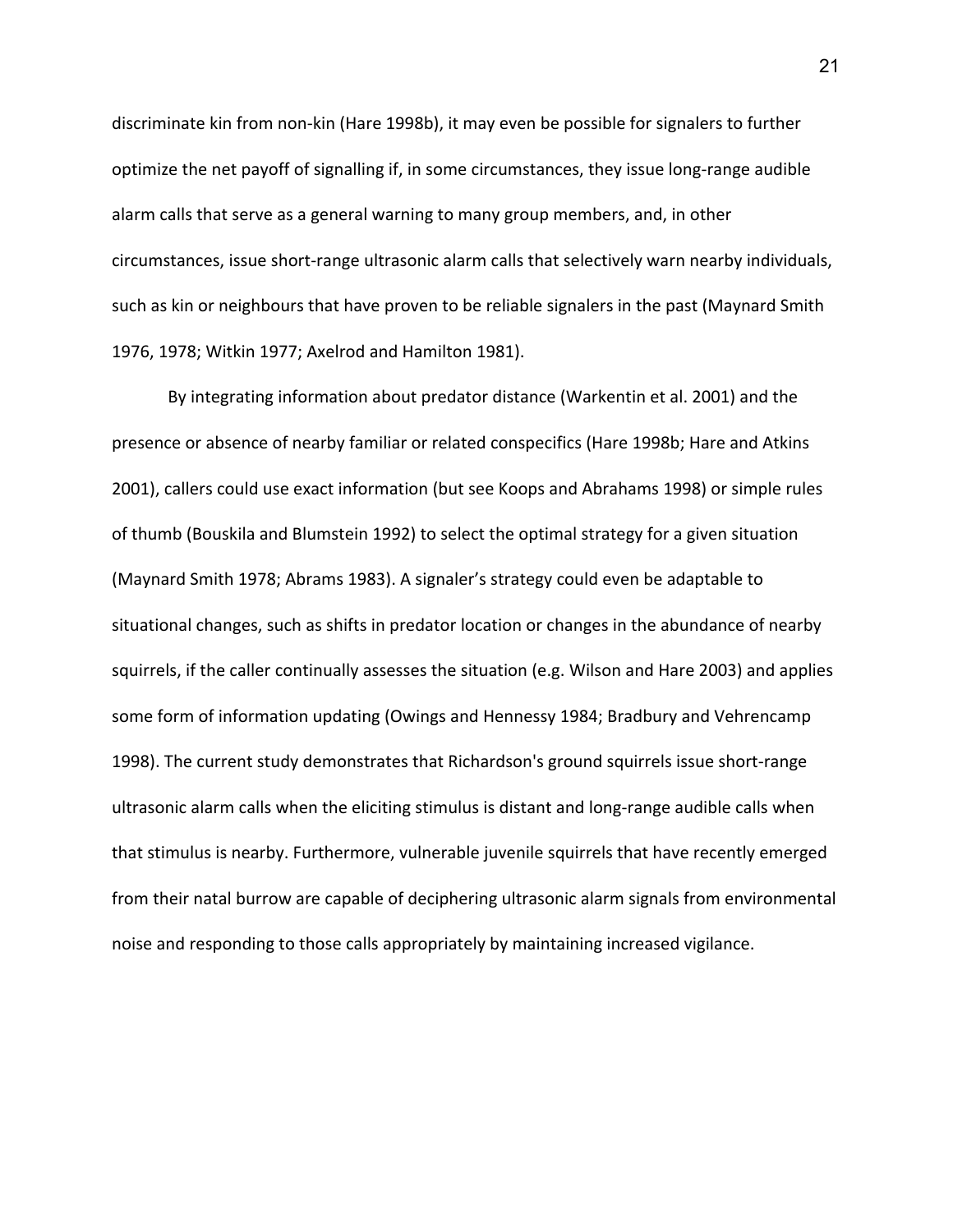## **Acknowledgements**

We thank the Sorenson family of Warren, Manitoba and Bob Wrigley of the Assiniboine Park for allowing us access to the squirrels. We also thank Sue Cosens, Darren Gillis, Bob MacArthur, Con Slobodchikoff, Phil Taylor, and several anonymous reviewers for providing insightful comments on earlier versions of this manuscript. We are grateful to John Page for his assistance with maintaining the equipment necessary for broadcasting the ultrasonic signals and to Glen Morris for providing the equipment and expertise necessary for determining the amplitude of those signals. Funding was provided by an operating grant to JFH and a postgraduate scholarship to DRW from the Natural Sciences and Engineering Research Council of Canada, as well as an equipment grant (University Research Grants Program) to JFH.

# **References**

Abrams, P. 1983. Life-history strategies of optimal foragers. Theor. Popul. Biol. 24: 22-38. Axelrod, R., and Hamilton, W.D. 1981. The evolution of cooperation. Science (Washington,

D.C.), **211**: 1390-1396.

- Blumstein, D.T., Steinmetz, J., Armitage, K.B., and Daniel, J.C. 1997. Alarm calling in yellow-bellied marmots: II. The importance of direct fitness. Anim. Behav. **53**: 173-184.
- Bouskila, A., and Blumstein, D.T. 1992. Rules of thumb for predation hazard assessment: predictions from a dynamic model. Am. Nat. **139**: 161-176.
- Bradbury, J.W., and Vehrencamp, S.L. 1998. Principles of animal communication. Sinauer Associates Inc., Sunderland, Massachusetts.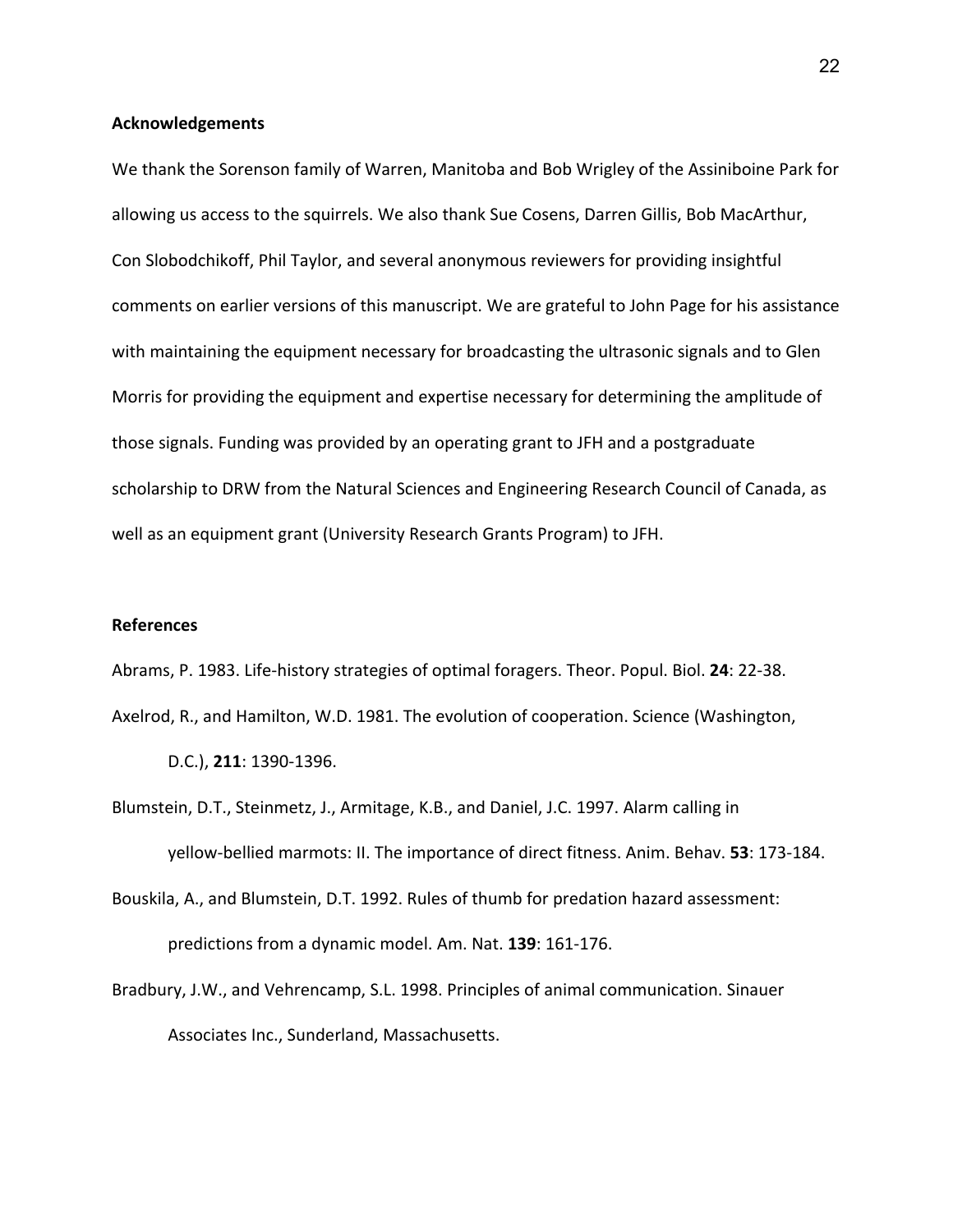- Charnov, E.L., and Krebs, J.R. 1975. The evolution of alarm calls: altruism or manipulation? Am. Nat. **109**: 107-112.
- Cynx, J., and Clark, S.J. 1998. The laboratory use of conditional and natural responses in the study of avian auditory perception. *In* Animal acoustic communication. *Edited by* S.L. Hopp, M.J. Owren, and C.S. Evans. Springer-Verlag, New York, pp. 353-377.
- East, M. 1981. Alarm calling and parental investment in the robin *Erithacus rubecula*. Ibis, 123: 223-230.
- Hamilton, W.D. 1964. The genetical evolution of social behaviour. I, II. J. Theor. Biol. 7: 1-52.
- Hamill, N.J., McGinn, M.D., and Horowitz, J.M. 1989. Characteristics of auditory brainstem responses in ground squirrels. J. Comp. Physiol. B 159: 159-165.
- Hare, J.F. 1998a. Juvenile Richardson's ground squirrels, *Spermophilus richardsonii*, discriminate among individual alarm callers. Anim. Behav. **55**: 451-460.
- Hare, J.F. 1998b. Juvenile Richardson's ground squirrels, Spermophilus richardsonii, manifest both littermate and neighbour/stranger discrimination. Ethology, 104: 991-1002.
- Hare, J.F., and Atkins, B.A. 2001. The squirrel that cried wolf: reliability detection by juvenile Richardson's ground squirrels (Spermophilus richardsonii). Behav. Ecol. Sociobiol. 51: 108-112.
- Hiryu, S., Katsura, K. Lin, L., Riquimaroux, H., and Watanabe, Y. 2005. Doppler-shift compensation in the Taiwanese leaf-nosed bat (*Hipposideros terasensis*) recorded with a telemetry microphone system during flight. J. Acoust. Soc. Am. 118: 3927-3933.
- Hosmer, D.W., and Lemeshow, S. 2000. Applied logistic regression, second edition. John Wiley and Sons, Inc., New York.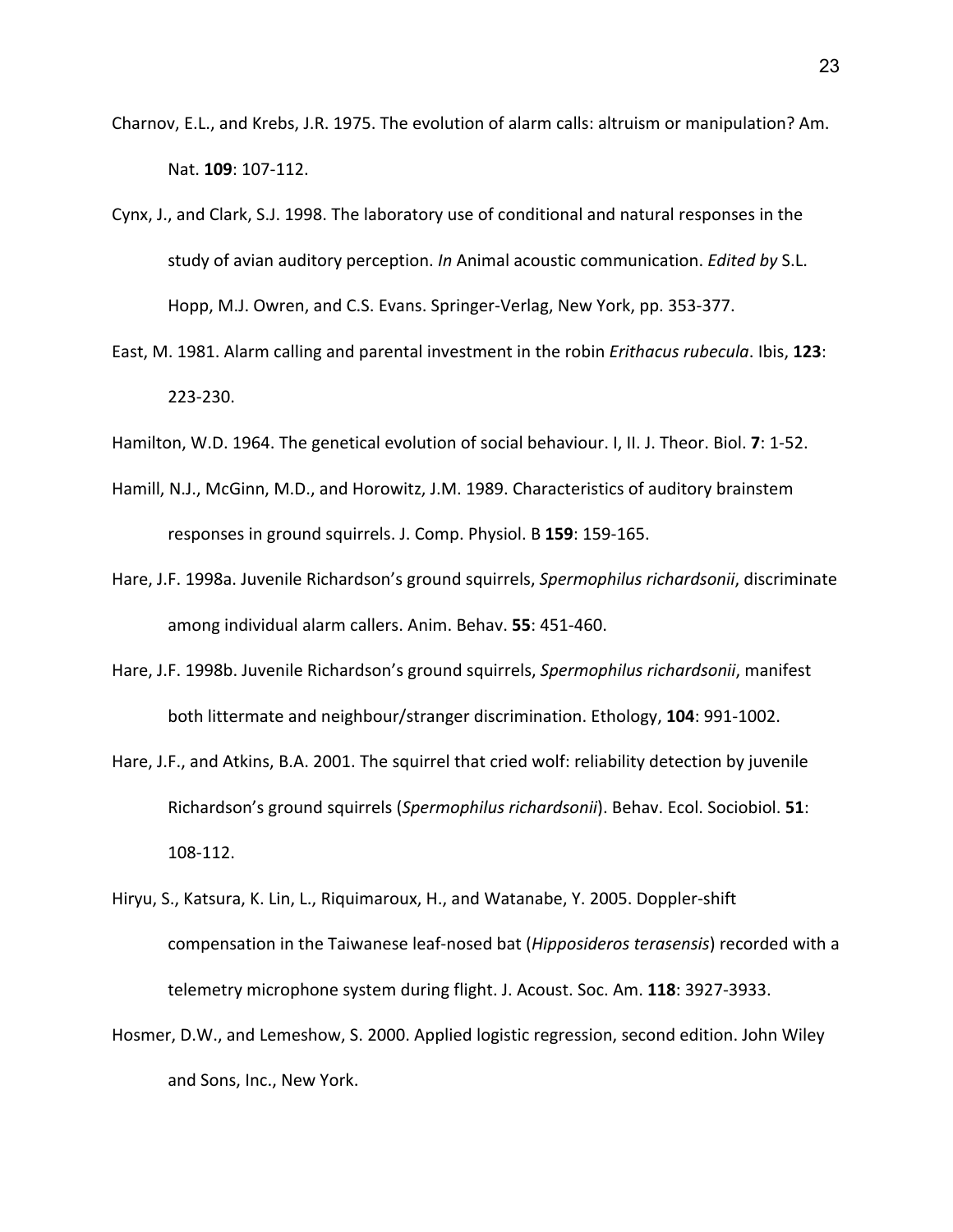- Karakashian, S.J., Gyger, M., and Marler, P. 1988. Audience effects on alarm calling in chickens (*Gallus gallus*). J. Comp. Psychol. **102**: 129-135.
- Klump, G.M., and Shalter, M.D. 1984. Acoustic behaviour of birds and mammals in the predator context. I. Factors affecting the structure of alarm signals. II. The functional significance and evolution of alarm signals. Z. Tierpsychol. 66: 189-226.
- Klump, G.M., Kretzschmar, E., and Curio, E. 1986. The hearing of an avian predator and its avian prey. Behav. Ecol. Sociobiol. **18**: 317-323.
- Koeppl, J.W., Hoffmann, R.S., and Nadler, C.F. 1978. Pattern analysis of acoustical behavior in four species of ground squirrels. J. Mamm. **59**: 677-696.
- Koops, M.A., and Abrahams, M.V. 1998. Life history and the fitness consequences of imperfect information. Evol. Ecol. **12**: 601-613.
- Lawrence, B.D., and Simmons, J.A. 1982. Measurements of atmospheric attenuation at ultrasonic frequencies and the significance for echolocation by bats. J. Acoust. Soc. Am. **71**: 585-590.
- Machlis, L., Dodd, P.W.D., and Fentress, J.C. 1985. The pooling fallacy: problems arising when individuals contribute more than one observation to the data set. Z. Tierpsychol. 68: 201-214.
- MacWhirter, R.B. 1992. Vocal and escape responses of Columbian ground squirrels to simulated terrestrial and aerial predator attacks. Ethology, **91**: 311-325.
- Mateo, J.M. 1996. The development of alarm-call response behaviour in free-living juvenile Belding's ground squirrels. Anim. Behav. **52**: 489-505.

Maynard Smith, J. 1976. Evolution and the theory of games. Am. Sci. 64: 41-45.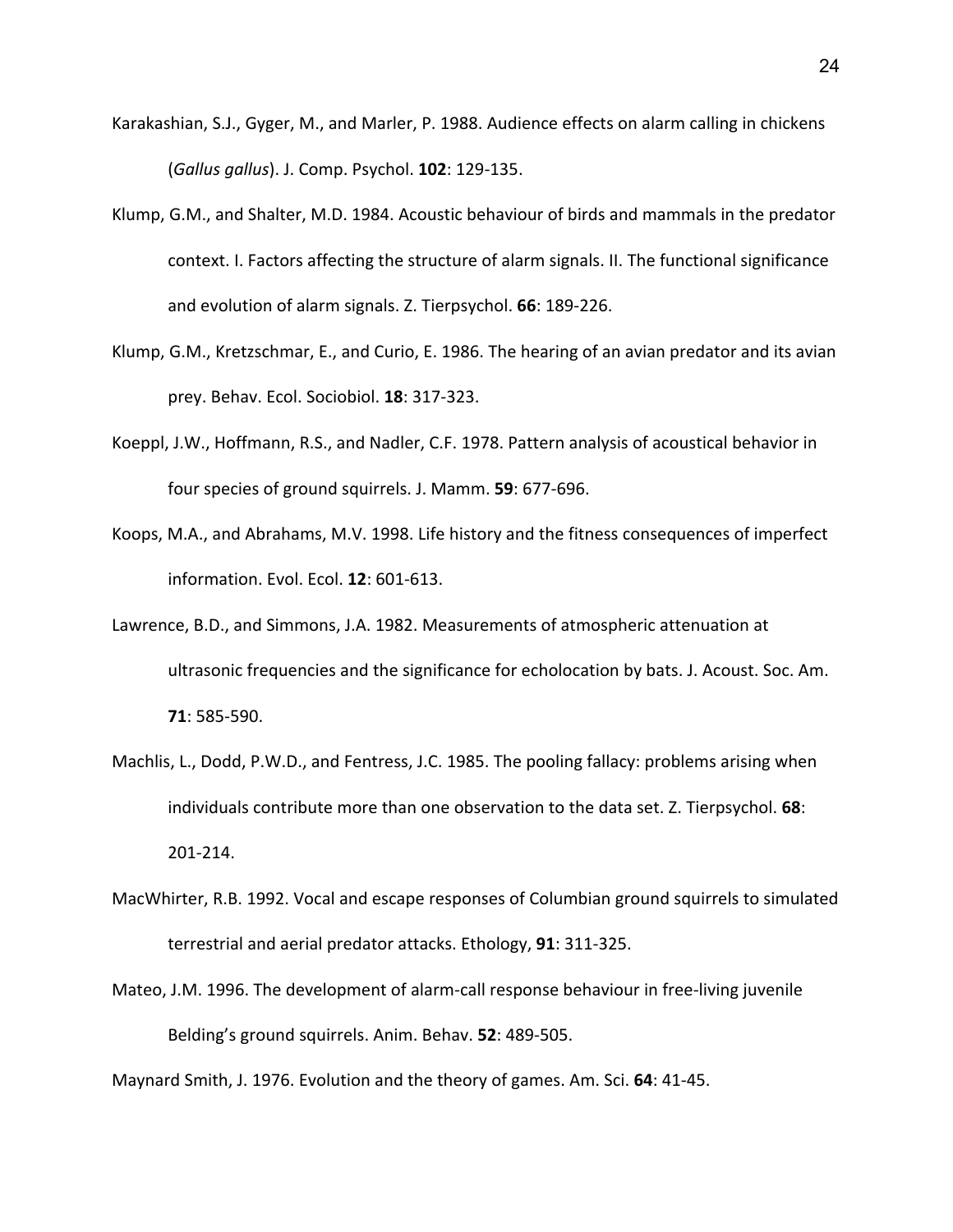Maynard Smith, J. 1978. Optimization theory in evolution. Annu. Rev. Ecol. Syst. 9: 31-56. Michener, G.R., and Koeppl, J.W. 1985. *Spermophilus richardsonii*. Mamm. Species, No. 243: 1-8.

- Owings, D.H., and Hennessy, D.F. 1984. The importance of variation in Sciurid visual and vocal communication. In The biology of ground-dwelling squirrels. *Edited by* J.O. Murie and G.R. Michener. University of Nebraska Press, Nebraska, pp. 169-200.
- Peterson, E.A., Heaton, W.C., and Wruble, S.D. 1969. Levels of auditory response in fissiped carnivores. J. Mammal. **50**: 566-578.
- Peterson, E.A., Levison, M., Lovett, S., Feng, A., and Dunn, S.H. 1974. The relation between middle ear morphology and peripheral auditory function in rodents, 1: Sciuridae. J. Aud. Res. **14**: 227-242.

Pulliam, H.R. 1973. On the advantage of flocking. J. Theor. Biol. 38: 419-422.

Sales, G., and Pye, D. 1974. Ultrasonic communication by animals. Chapman and Hall, London.

- Seyfarth, R.M., Cheney, D.L., and Marler, P. 1980. Vervet monkey alarm calls: semantic communication in a free-ranging primate. Anim. Behav. **28**: 1070-1094.
- Shelley, E.L., and Blumstein, D.T. 2005. The evolution of vocal alarm communication in rodents. Behav. Ecol. **16**: 169-177.
- Sherman, P.W. 1977. Nepotism and the evolution of alarm calls. Science (Washington, D.C.), **197**: 1246-1253.
- Sloan, J.L., and Hare, J.F. 2004. Monotony and the information content of Richardson's ground squirrel (*Spermophilus richardsonii*) repeated calls: tonic communication or signal certainty? Ethology, **110**: 147-156.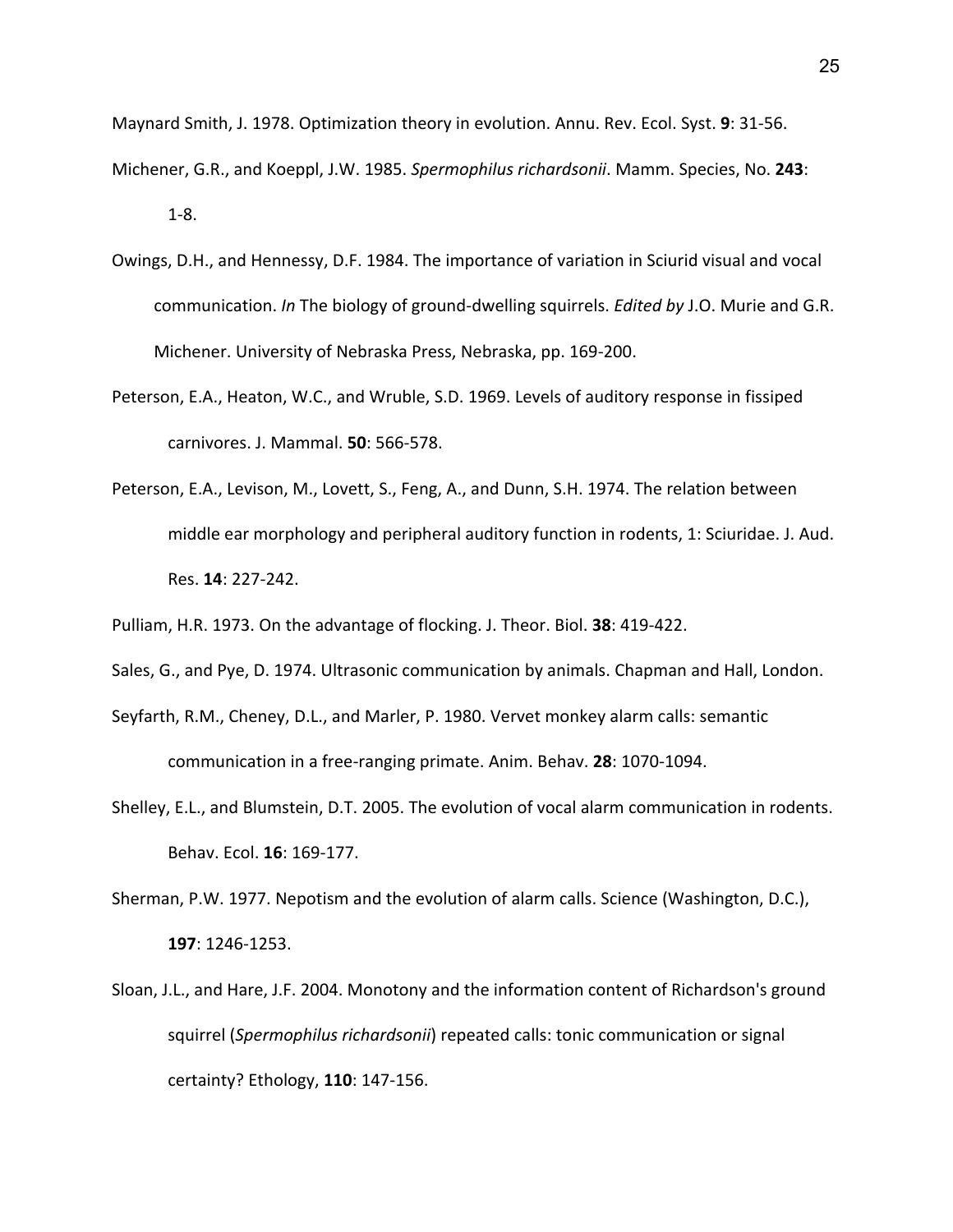- Sloan, J.L., Wilson, D.R., and Hare, J.F. 2005. Functional morphology of Richardson's ground squirrel, *Spermophilus richardsonii*, alarm calls: the meaning of chirps, whistles and chucks. Anim. Behav. **70**: 937-944.
- Slobodchikoff, C.N., Kiriazis, J., Fischer, C., and Creef, E. 1991. Semantic information distinguishing individual predators in the alarm calls of Gunnison's prairie dogs. Anim. Behav. **42**: 713-719.
- Smith, J.C. 1979a. Factors affecting the transmission of rodent ultrasounds in natural environments. Am. Zool. **19**: 432-442.

Smith, W.J. 1979b. The study of ultrasonic communication. Am. Zool. 19: 531-538.

Trivers, R.L. 1971. The evolution of reciprocal altruism. Q. Rev. Biol. 46: 35-57.

- Warkentin, K.J., Keeley, A.T.H., and Hare, J.F. 2001. Repetitive calls of juvenile Richardson's ground squirrels (Spermophilus richardsonii) communicate response urgency. Can. J. Zool. **79**: 569-573.
- Wilson, D.S. 2004. What is wrong with absolute individual fitness? Trends Ecol. Evol. 19: 245-248.
- Wilson, D.R., and Hare, J.F. 2003. Richardson's ground squirrels (Spermophilus richardsonii) do not communicate predator movements via changes in call rate. Can. J. Zool. 81: 2026-2031.
- Wilson, D.R., and Hare, J.F. 2004. Ground squirrel uses ultrasonic alarms. Nature (London), 430: 523.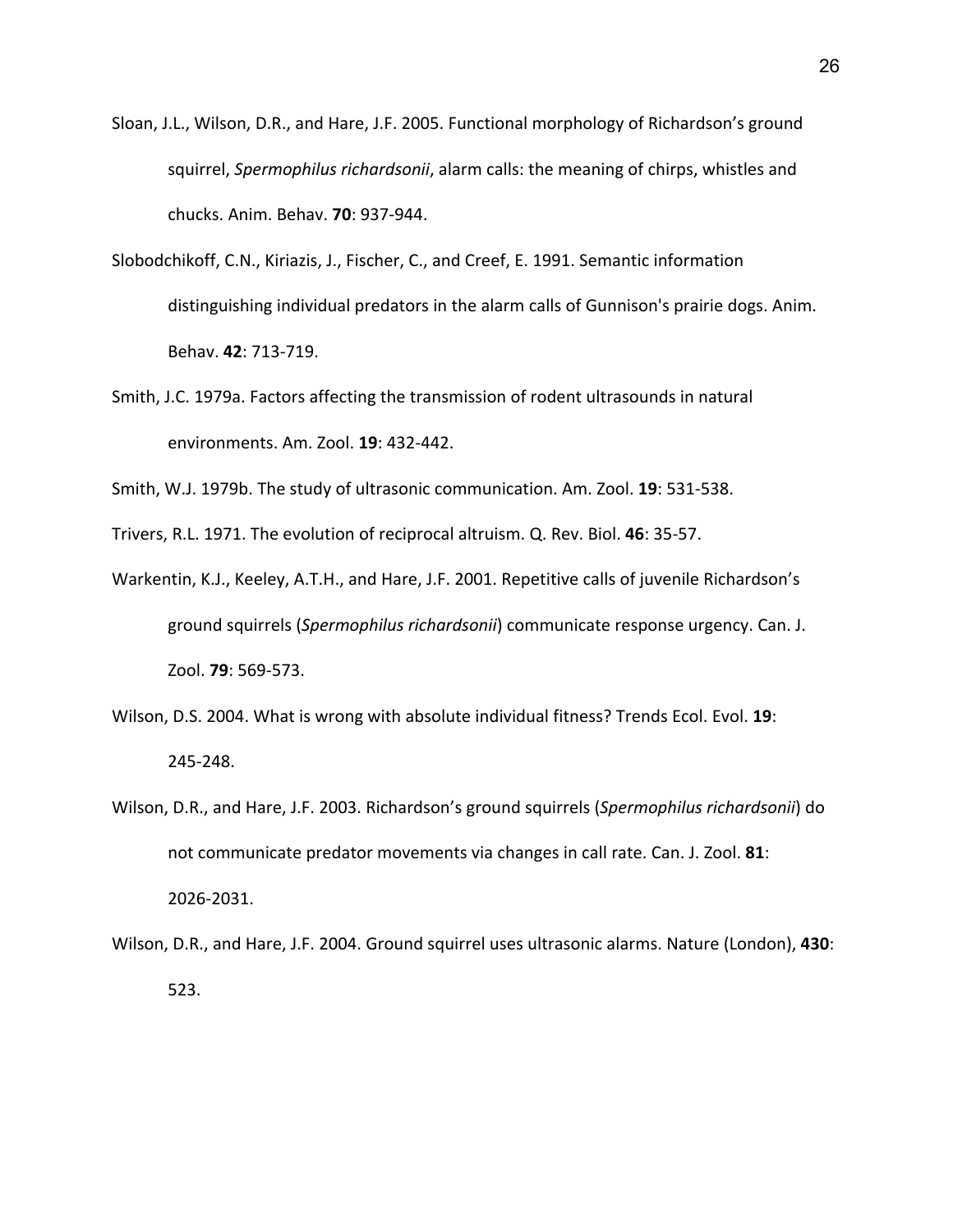- Wilson, D.R. 2005. Ultrasonic alarm signals of Richardson's ground squirrels (Spermophilus richardsonii). M.Sc. thesis, Department of Zoology, The University of Manitoba, Winnipeg, MB.
- Witkin, S.R. 1977. The importance of directional sound radiation in avian vocalization. Condor, **79**: 490-493.
- Woodland, D.J., Jaafar, Z., and Knight, M. 1980. The "pursuit deterrent" function of alarm signals. Am. Nat. **115**: 748-753.
- Yasukawa, K. 1989. Costs and benefits of a vocal signal: The nest-associated 'Chit' of the female red-winged blackbird, *Agelaius phoeniceus*. Anim. Behav. 38: 866-874.
- Ydenberg, R.C., and Dill, L.M. 1986. The economics of fleeing from predators. Adv. Stud. Behav. **16**: 229-249.

Zahavi, A. 1975. Mate selection - a selection for a handicap. J. Theor. Biol. 53: 205-214.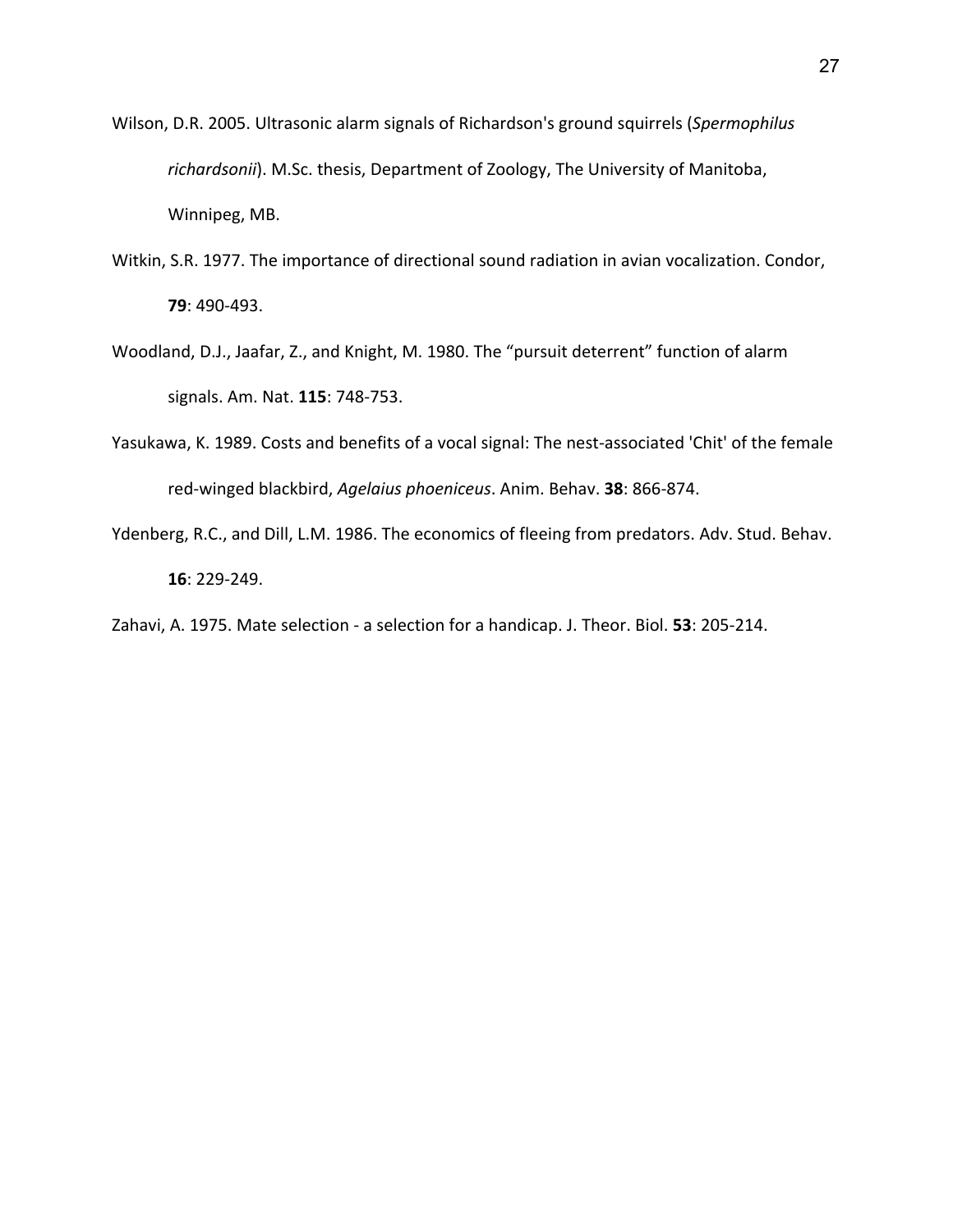Table 1. Description of ultrasonic alarm signals used to construct playback stimuli that were broadcast to 11 litters of juvenile Richardson's ground squirrels.

| Variable                              | Mean  | SE. | Min   | Max   |
|---------------------------------------|-------|-----|-------|-------|
| Syllable duration (ms)                | 235.7 | 9.0 | 183.5 | 296.5 |
| Amplitude (dB SPL at 1 m from source) | 79.1  | 0.7 | 73.9  | 82.1  |
| Dominant frequency (kHz)              | 46.2  | 2.6 | 27.2  | 56.3  |
| Lower quartile (kHz)*                 | 32.1  | 2.5 | 24.4  | 52.5  |
| Upper quartile (kHz)**                | 75.8  | 3.3 | 60.0  | 105.0 |

Note: Measurements were made with Avisoft-SASLab Plus using a 256-point spectrogram with Hamming window. \* below this frequency is 25% of the signal's energy \*\* below this frequency is 75% of the signal's energy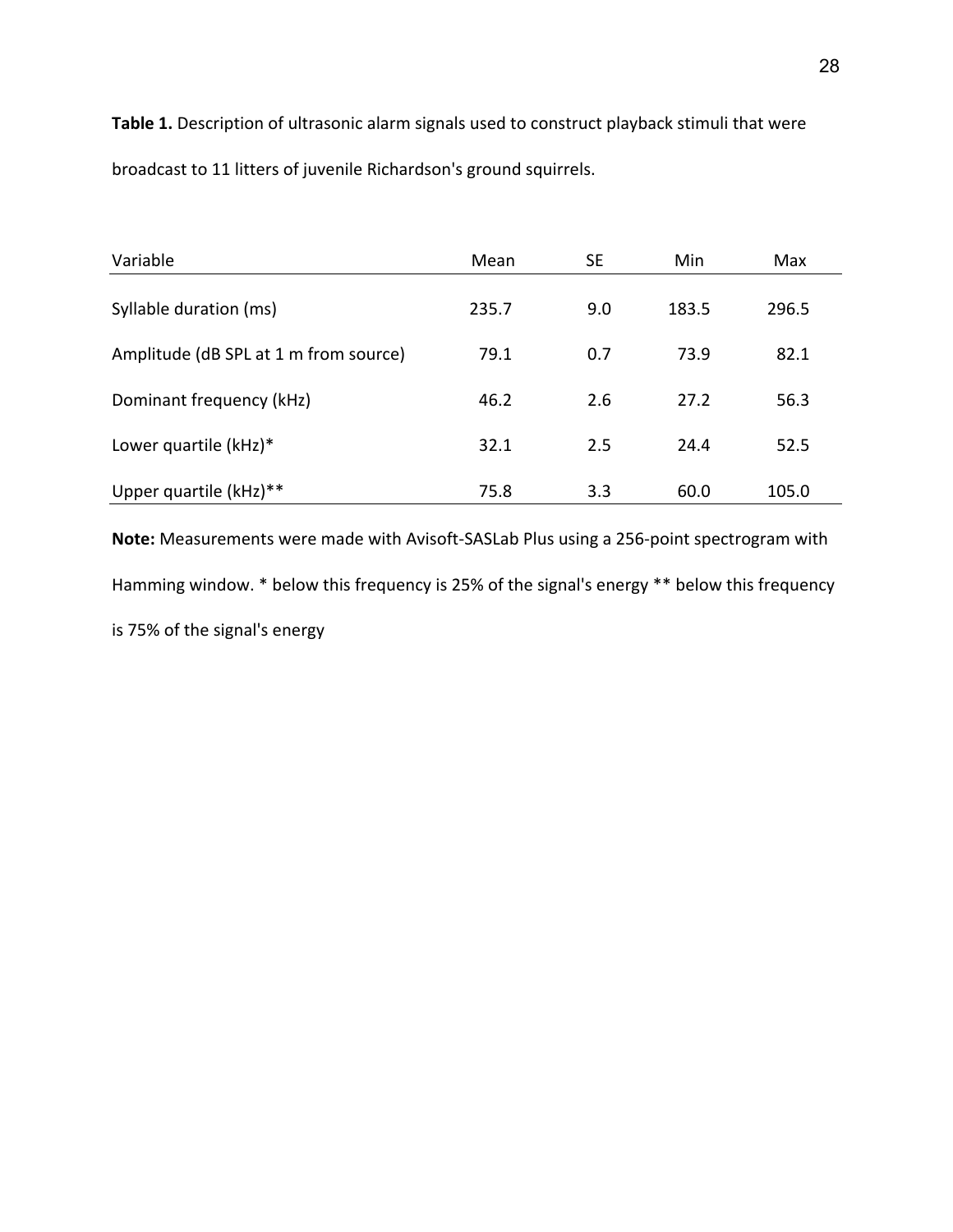Table 2. Effect of the combined call-eliciting stimulus distance (independent variable) on the type of alarm call produced by 103 Richardson's ground squirrels, examined using a multivariable multinomial (three-state dependent variable, coded as audible call =  $0$ , mixed  $call = 1$ , ultrasonic call = 2) logistic regression model.

| Logit | Variable                   | Coeff.   | <b>SE</b> | <b>Odds Ratio</b> | 95 % CI      |
|-------|----------------------------|----------|-----------|-------------------|--------------|
| 1     | Subject-hat distance       | 0.635    | 0.212     | 1.887             | 1.246, 2.857 |
|       | Subject-observer residuals | 0.170    | 0.213     | 1.185             | 0.780, 1.800 |
|       | Intercept                  | $-5.295$ | 1.122     |                   |              |
| 2     | Subject-hat distance       | 0.382    | 0.183     | 1.465             | 1.023, 2.097 |
|       | Subject-observer residuals | 0.254    | 0.126     | 1.289             | 1.007, 1.650 |
|       | Intercept                  | $-3.582$ | 0.804     |                   |              |

## Log-likelihood =  $-46.405$

**Note:** Logit 1 represents the logit-transformed ratio of the probabilities of producing mixed and audible alarm calls, which is related linearly to the two independent variables and the intercept by multiple regression. Logit 2 represents the logit-transformed ratio of the probabilities of producing ultrasonic and audible alarm calls. For every one-meter increase in distance between the subject and call-eliciting stimulus, the odds of producing the call-type of interest (i.e. mixed or ultrasonic call) relative to that of the reference call (i.e. audible call) increase by the specified odds ratio. Odds ratios are statistically significant where their 95% confidence intervals (CI) do not contain 1.0. As an example, every one-meter increase in distance from the hat significantly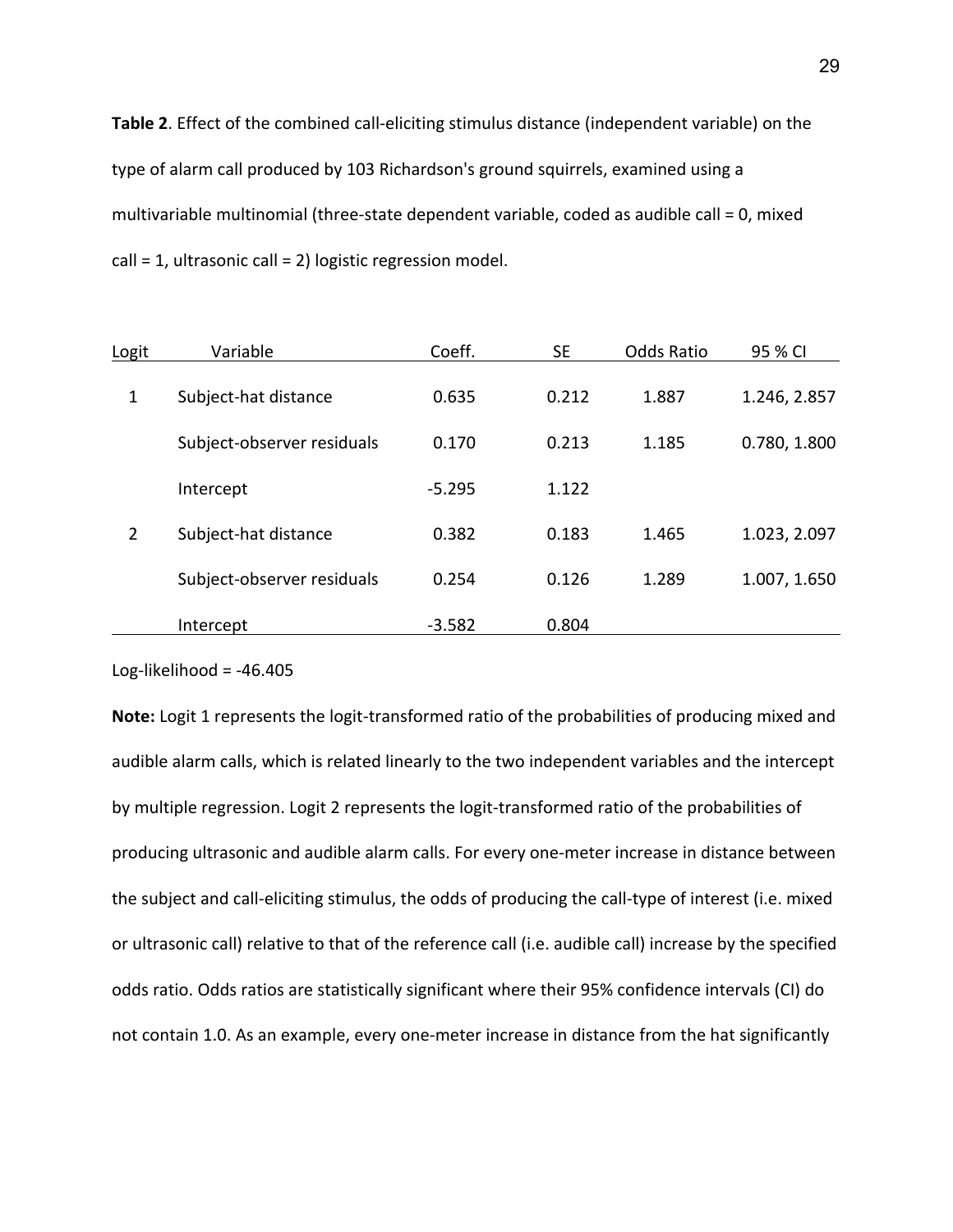increases the odds of a squirrel producing an ultrasonic as opposed to an audible alarm call by an estimated 1.465 times.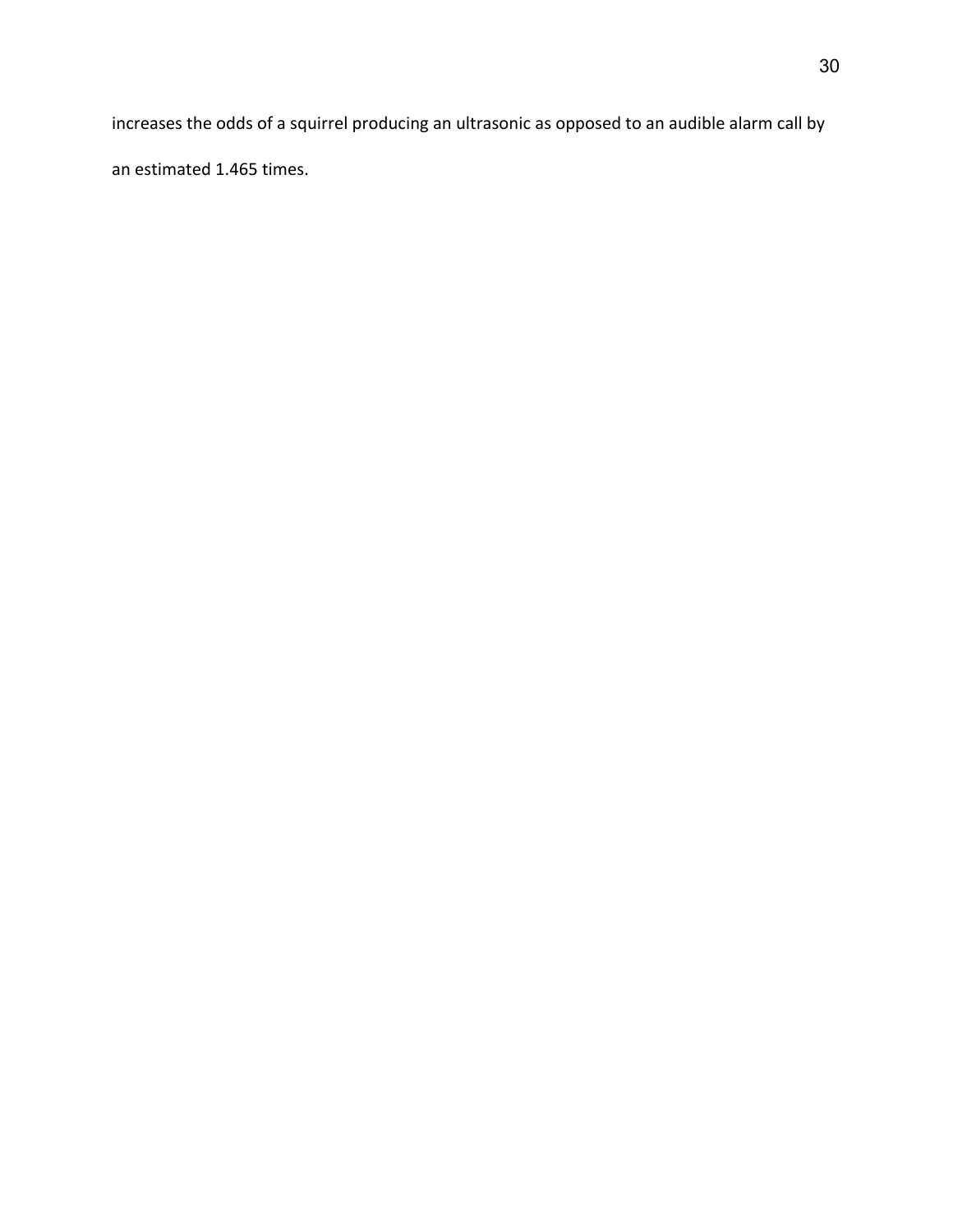Table 3. Effect of four miscellaneous variables on the tendency of 103 Richardson's ground squirrels to produce three different types of alarm call, examined using a univariable multinomial (three-state dependent variable, coded as audible call = 0, mixed call = 1, ultrasonic call = 2) logistic regression model.

|                             | Whole Model Logistic Likelihood Ratio Test |        |    |        |       |
|-----------------------------|--------------------------------------------|--------|----|--------|-------|
| Variable                    | Log likelihood                             | G      | DF | n      | $R^2$ |
| Time of day                 | $-54.845$                                  | 0.444  | 2  | 0.8011 | 0.004 |
| Age of subject <sup>®</sup> | $-52.892$                                  | 4.350  | 2  | 0.1136 | 0.039 |
| Juvenile age $(N = 92)$     | $-40.302$                                  | 12.288 | 2  | 0.0021 | 0.132 |
| Sex of subject**            | $-53.846$                                  | 2.441  | 2  | 0.2951 | 0.022 |
| $\ast$                      |                                            | $***$  |    |        |       |

coded as adult = 0, juvenile =  $1$  \*\*\* coded as female = 0, male =  $1$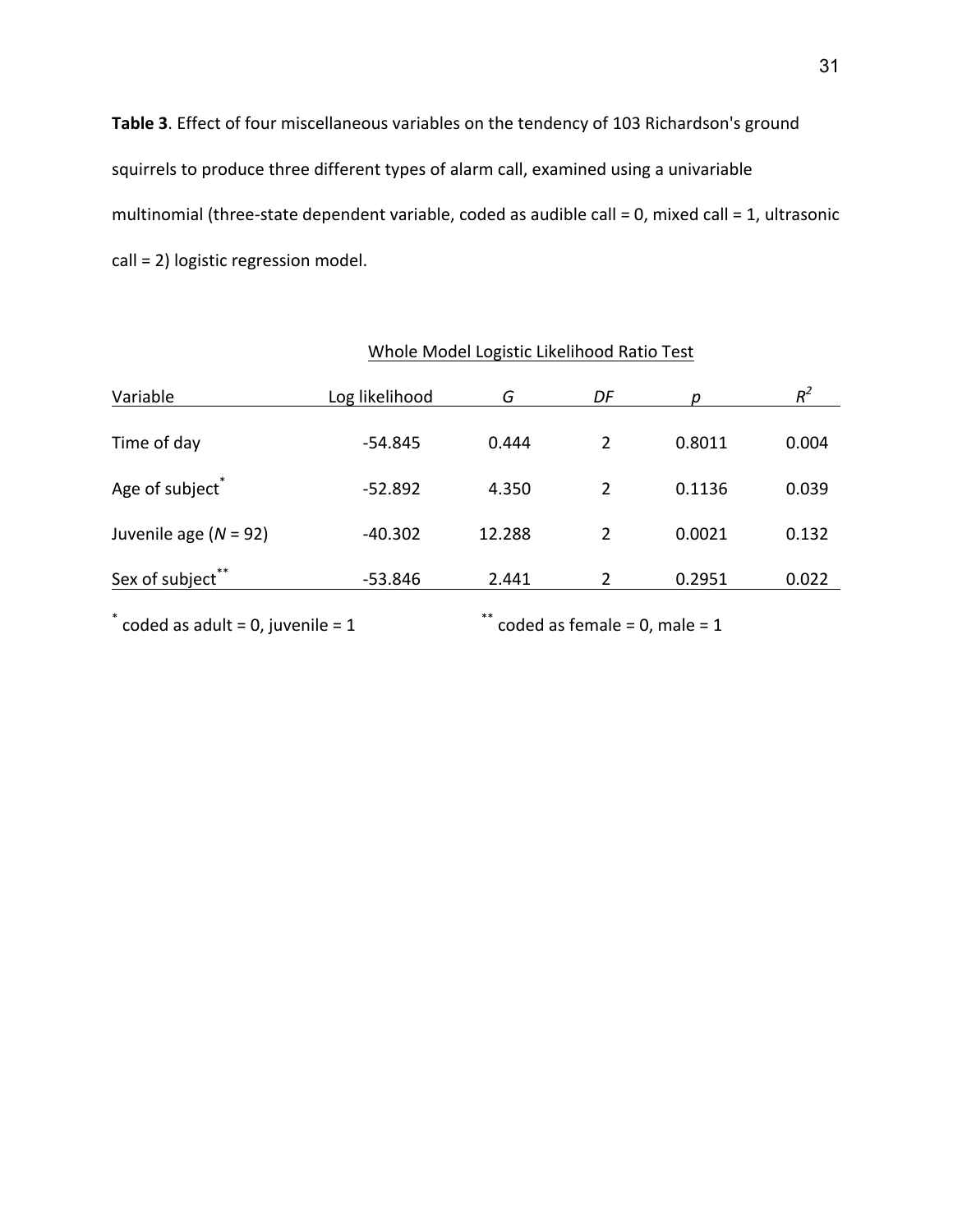**Table 4**. Effect of juvenile age (independent variable) on the type of alarm call produced by 92 juvenile Richardson's ground squirrels, examined using a univariable multinomial (three-state dependent variable, coded as audible call = 0, mixed call = 1, ultrasonic call = 2) logistic regression model.

| Logit | Variable     | Coeff.   | <b>SE</b> | <b>Odds Ratio</b> | 95 % CI      |
|-------|--------------|----------|-----------|-------------------|--------------|
| 1     | Juvenile age | 0.145    | 0.054     | 1.156             | 1.040, 1.286 |
|       | Intercept    | $-9.240$ | 2.870     |                   |              |
| 2     | Juvenile age | 0.015    | 0.032     | 1.016             | 0.954, 1.081 |
|       | Intercept    | $-2.991$ | 1.274     |                   |              |

Log-likelihood =  $-40.302$ 

**Note:** Logit 1 represents the logit-transformed ratio of the probabilities of producing mixed and audible alarm calls, which is related linearly to the two independent variables and the intercept by multiple regression. Logit 2 represents the logit-transformed ratio of the probabilities of producing ultrasonic and audible alarm calls. For every one-day increase in juvenile age, the odds of producing the call-type of interest (i.e. mixed or ultrasonic call) relative to that of the reference call (i.e. audible call) increase by the specified odds ratio. Odds ratios are statistically significant where their 95% confidence intervals (CI) do not contain 1.0. As an example, every additional day following the initial emergence from the natal burrow significantly increases the odds of a juvenile squirrel producing a mixed as opposed to an audible alarm call by an estimated 1.152 times.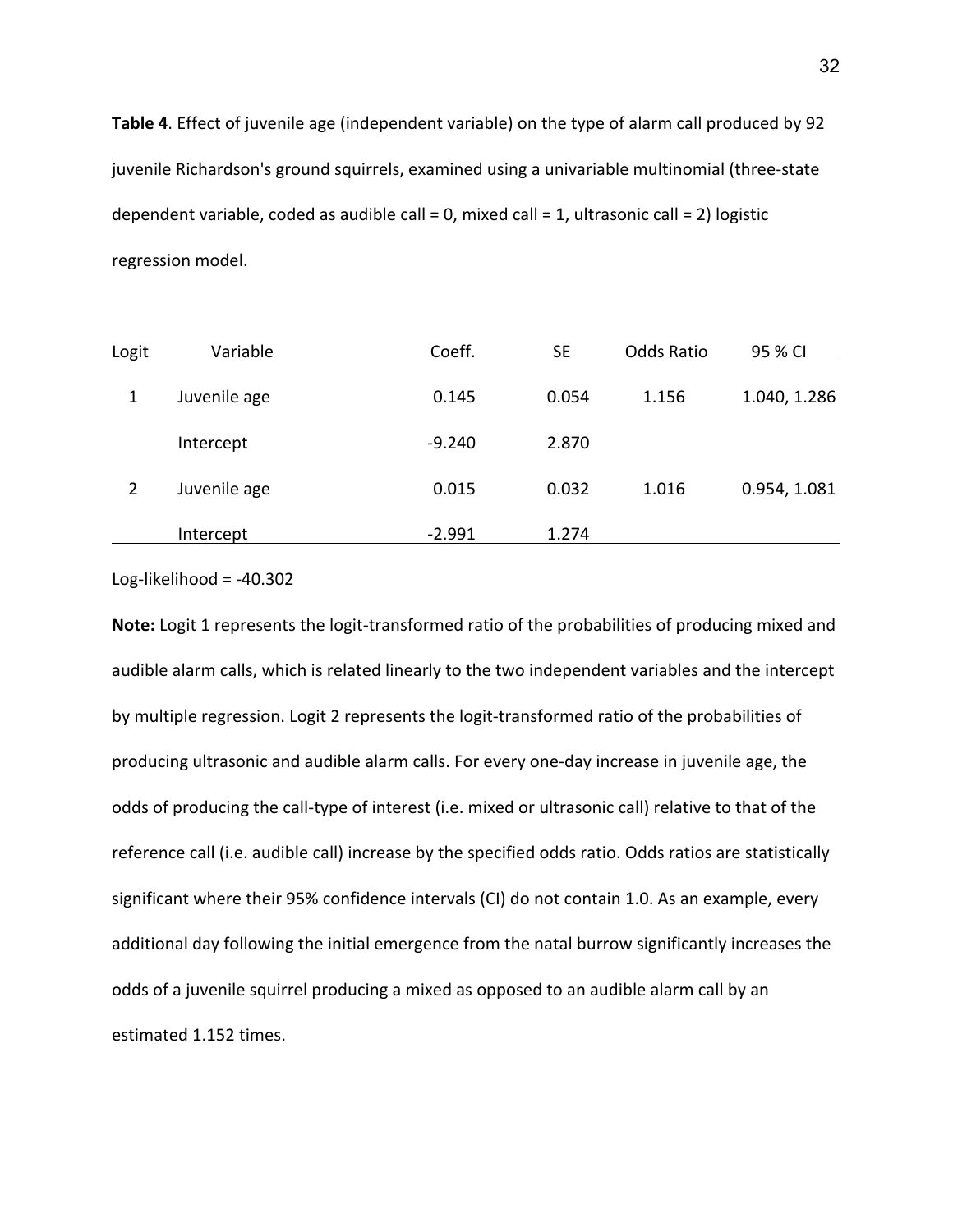Table 5. Behavioural responses of 11 Richardson's ground squirrel litters to the playback of ultrasonic alarm calls and background noise control calls.

| Variable                    | Alarm | <b>Noise</b> | Difference (SE) | T10   |        |
|-----------------------------|-------|--------------|-----------------|-------|--------|
| Playback vigilance (%)      | 18.1  | 6.6          | 11.5(4.8)       | 2.364 | 0.0396 |
| Post-playback vigilance (%) | 11.4  | $-2.7$       | 14.1(7.6)       | 1.855 | 0.0933 |

**Note:** Time spent vigilant was measured during three periods (30 s before the playback, the 12.5 - 13 s during the playback, and the 30 s following the playback) and was expressed as a percentage of the respective period's total duration. The percentages of time devoted to vigilant behaviour during the playback and post-playback periods were then corrected for baseline behaviour by subtracting from them the percentage of time devoted to vigilant behaviour during the pre-playback period. Thus, negative values indicate greater vigilance in the pre-playback period.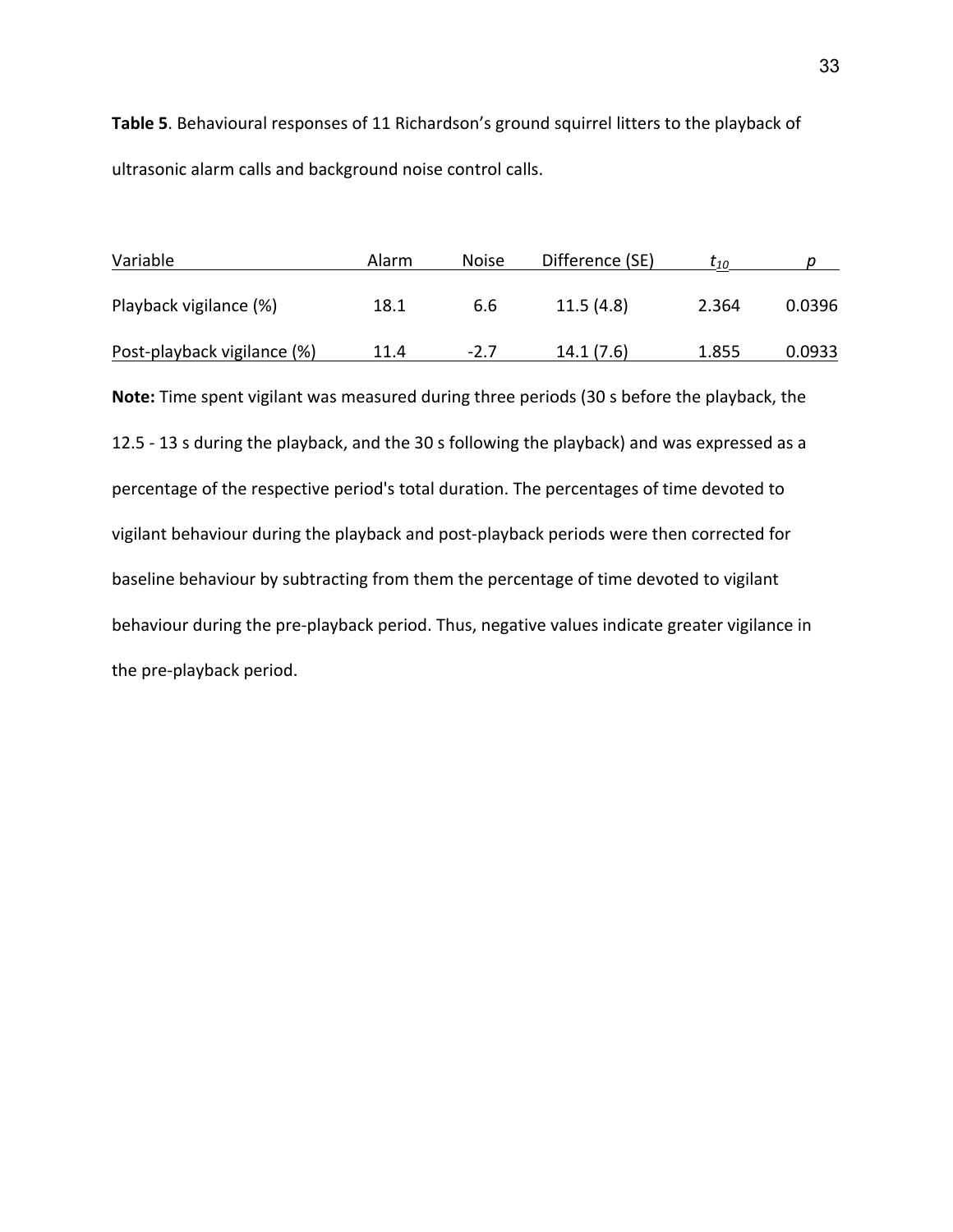Table 6. Initial postural responses of individual juvenile Richardson's ground squirrels assumed immediately following the onset of playback of ultrasonic alarms calls (*N* = 32) and background noise control calls (*N* = 31).

|                        | Treatment  |                     |  |  |
|------------------------|------------|---------------------|--|--|
| <b>Initial Posture</b> | Alarm Call | <b>Control Call</b> |  |  |
| Non-vigilant           | 0          | 1                   |  |  |
| Low vigilance          | 28         | 30                  |  |  |
| Slouch                 | 4          | 0                   |  |  |
| Alert                  | O          |                     |  |  |

Note: All postures are categorized as either non-vigilant (standing on four feet with the head held below the horizontal plane), low vigilance (standing on four feet with the head held above the horizontal plane), slouch (posterior only on ground with head elevated above an arched back), or alert (posterior only on ground with head elevated above an erect back, sensu Hare and Atkins 2001). The duration of these behaviours is not reflected in this table.